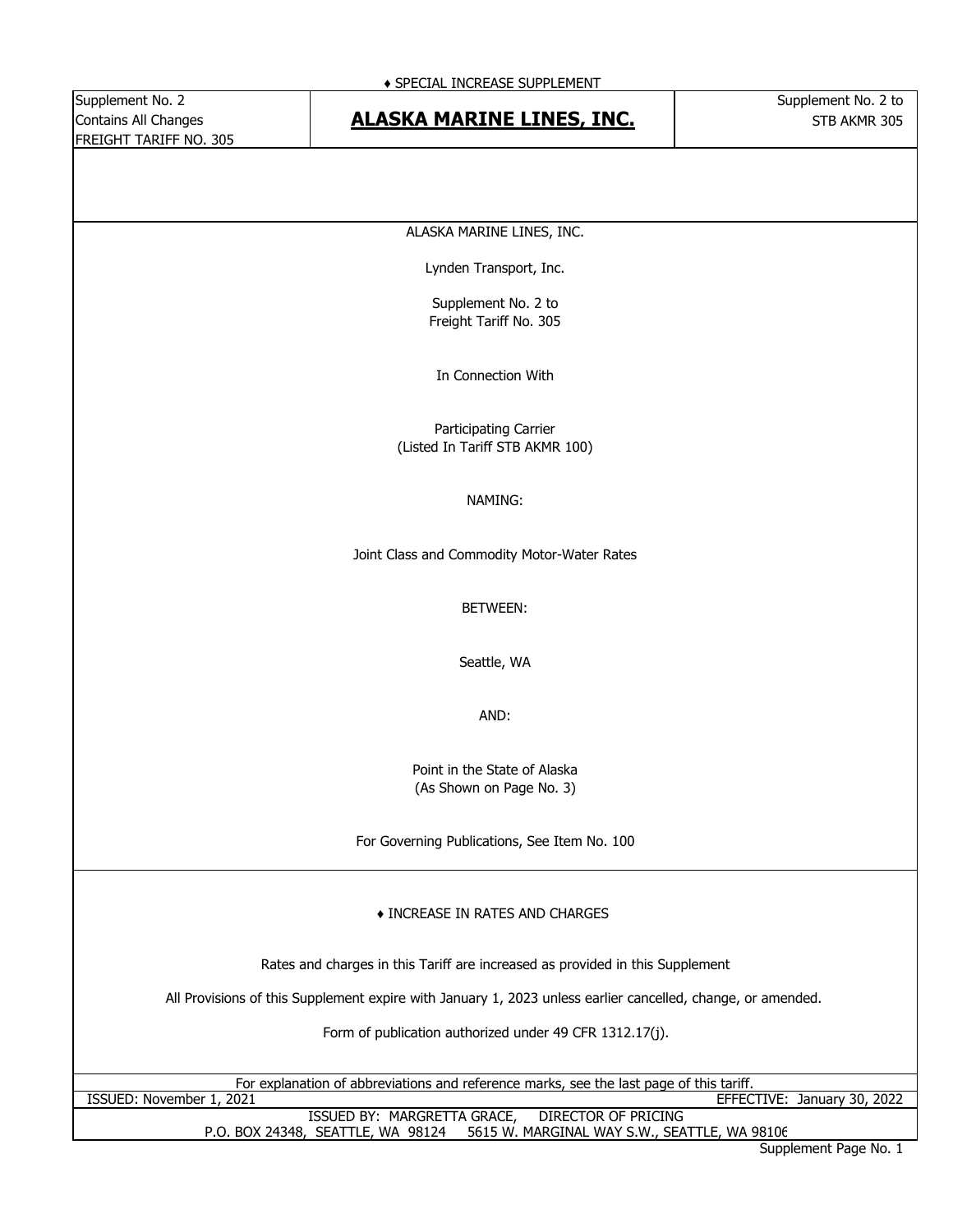|  | STB AKMR 305 |  |
|--|--------------|--|
|--|--------------|--|

#### FREIGHT TARIFF 305

Except as otherwise specifically provided, rates and charges in this Tariff are hereby increased as follows (See Notes 1 through 4):

NOTE 1: SECTION ONE IS INCREASED AS FOLLOWS:

All rates and charges are increased four and eight-tenths (4.8%) percent. To arrive at such increased rate or charge, multiply the rate or charge by 1.048. Fractions of less than 1/2 cent will be dropped. Fractions of 1/2 cent or more will be increased to the next whole cent. For rates in dollars, fractions less than .50 will be dropped and fractions of .50 or more will be rounded to the next whole dollar.

- NOTE 2: Where the rate or charge is published in dollars and cents, apply the equivalent in cents.
- NOTE 3: References to Tariff, Items, Notes, Rules, etc. will be as follows:

Where reference is made in this supplement to Tariff, Items, Notes, Rules, etc., it is understood that such reference is continuous and includes Supplements to or successive issues of such Tariff, Items, Notes, Rules, etc.

NOTE 4: Increases do not apply to charges in STB AKMR 100, series, whether refereced directly or referenced as a governing publication.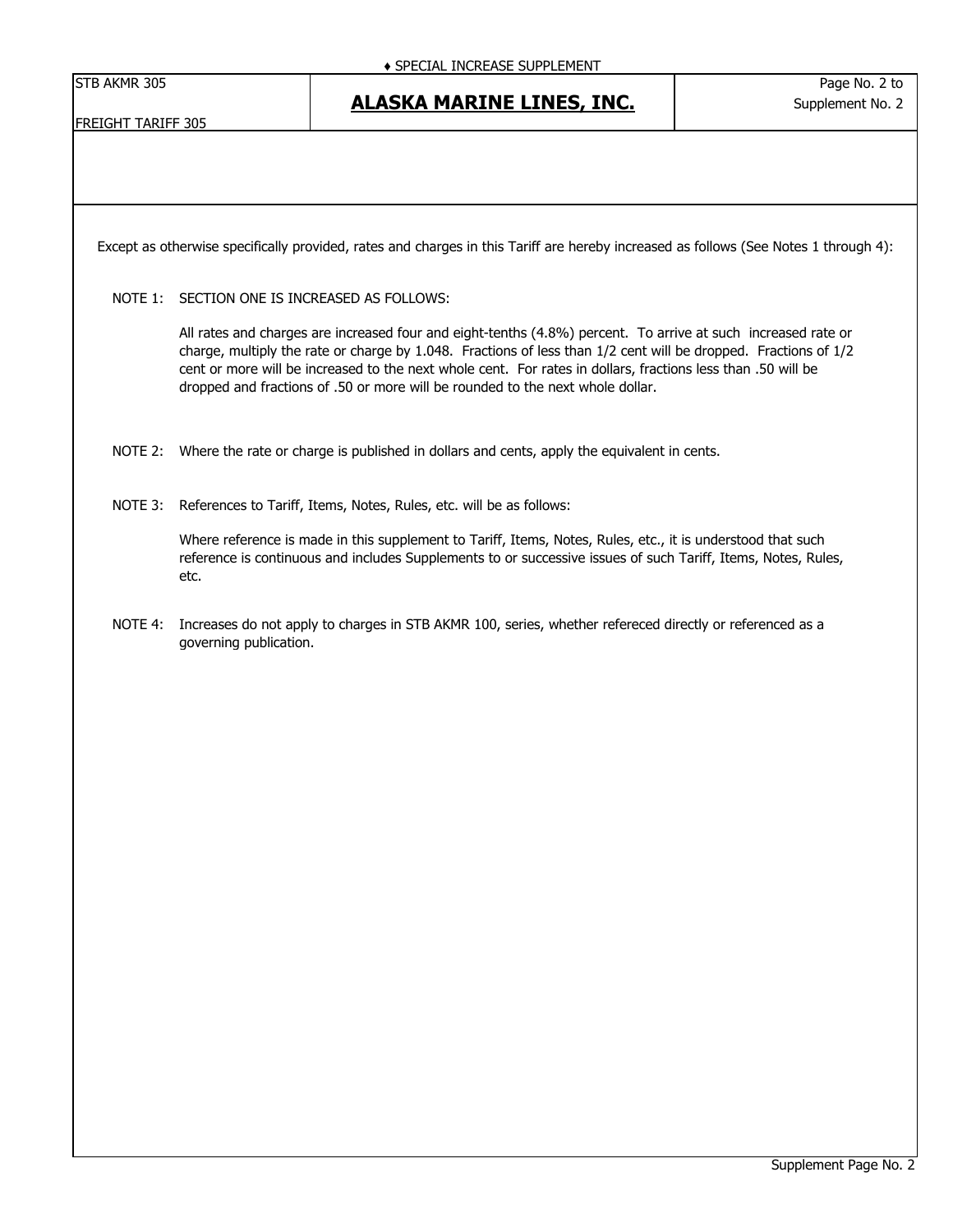#### FREIGHT TARIFF 305 Original Title Page

#### **ALASKA MARINE LINES, INC.**

ALASKA MARINE LINES, INC.

LYNDEN TRANSPORT, INC.

FREIGHT TARIFF NO. AKMR 305

IN CONNECTION WITH

Participating Carriers (Listed in Tariff STB AKMR 100)

#### NAMING

Motor-Water Rates Joint Class and Commodity

BETWEEN

Points in Washington (As Shown on Page 3)

AND

Points in the State of Alaska (As Shown on Page 3)

For Governing Publications, See Item 100

For explanation of abbreviations and reference marks, see the last page of this tariff.

ISSUED: January 3, 2020 EFFECTIVE: February 1, 2020

P.O. BOX 24348, SEATTLE, WA 98124 SEATH SAN BOARD AND THE SEATH SEATH STOLEN STOLEN STOLEN STOLEN STOLEN STOLE ISSUED BY: MARGRETTA GRACE, DIRECTOR OF PRICING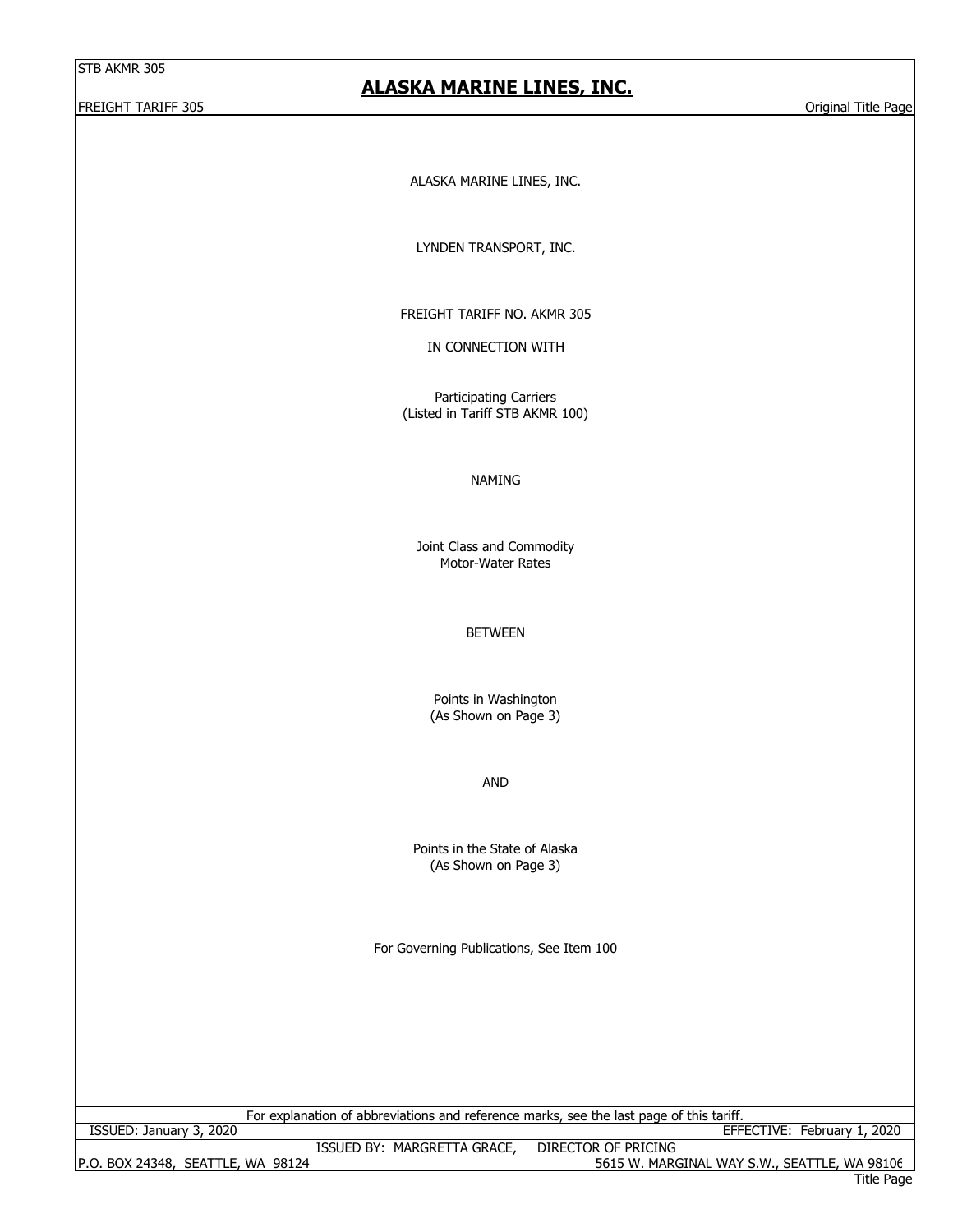# **ALASKA MARINE LINES, INC.**

FREIGHT TARIFF 305 6th Revised Page 1

| CHECK SHEET:                                                                      |                                               |             |                                                                                                                                      |             |                            |         |                            |
|-----------------------------------------------------------------------------------|-----------------------------------------------|-------------|--------------------------------------------------------------------------------------------------------------------------------------|-------------|----------------------------|---------|----------------------------|
|                                                                                   |                                               |             | Title Page, Pages 1 through 21 and Last Page, inclusive, of this Tariff are effective as of the effective date of this page. Revised |             |                            |         |                            |
|                                                                                   | pages, as named below, contain all changes.   |             |                                                                                                                                      |             |                            |         |                            |
| <b>PAGE</b>                                                                       | <b>REVISION</b>                               | <b>PAGE</b> | <b>REVISION</b>                                                                                                                      | <b>PAGE</b> | <b>REVISION</b>            | PAGE    | <b>REVISION</b>            |
| NUMBER:                                                                           | NUMBER:                                       | NUMBER:     | NUMBER:                                                                                                                              | NUMBER:     | NUMBER:                    | NUMBER: | NUMBER:                    |
| <b>Title</b>                                                                      | Original Rev.                                 |             |                                                                                                                                      |             |                            |         |                            |
| 1                                                                                 | 6th Rev.<br>▲                                 |             |                                                                                                                                      |             |                            |         |                            |
| $\overline{2}$                                                                    | 2nd Rev.                                      |             |                                                                                                                                      |             |                            |         |                            |
| 3                                                                                 | Original Rev.<br>3rd Rev.<br>▲                |             |                                                                                                                                      |             |                            |         |                            |
| $\overline{\mathbf{4}}$<br>$4-A$                                                  | Original Rev.                                 |             |                                                                                                                                      |             |                            |         |                            |
| 5                                                                                 | Original Rev.                                 |             |                                                                                                                                      |             |                            |         |                            |
|                                                                                   |                                               |             |                                                                                                                                      |             |                            |         |                            |
| $\boldsymbol{6}$                                                                  | 3rd Rev.<br>$\blacktriangle$                  |             |                                                                                                                                      |             |                            |         |                            |
| $\overline{7}$                                                                    | 3rd Rev.<br>$\blacktriangle$                  |             |                                                                                                                                      |             |                            |         |                            |
| 8                                                                                 | 3rd Rev.<br>▲                                 |             |                                                                                                                                      |             |                            |         |                            |
| $\overline{9}$                                                                    | 3rd Rev.<br>▲                                 |             |                                                                                                                                      |             |                            |         |                            |
| $10\,$                                                                            | 3rd Rev.<br>$\blacktriangle$                  |             |                                                                                                                                      |             |                            |         |                            |
|                                                                                   |                                               |             |                                                                                                                                      |             |                            |         |                            |
| 11                                                                                | 3rd Rev.<br>▲                                 |             |                                                                                                                                      |             |                            |         |                            |
| 12<br>13                                                                          | 4th Rev.<br>$\blacktriangle$<br>3rd Rev.<br>▲ |             |                                                                                                                                      |             |                            |         |                            |
| 14                                                                                | $\blacktriangle$<br>3rd Rev.                  |             |                                                                                                                                      |             |                            |         |                            |
| 15                                                                                | $\blacktriangle$<br>3rd Rev.                  |             |                                                                                                                                      |             |                            |         |                            |
|                                                                                   |                                               |             |                                                                                                                                      |             |                            |         |                            |
| 16                                                                                | 3rd Rev.<br>▲                                 |             |                                                                                                                                      |             |                            |         |                            |
| 17                                                                                | 3rd Rev.<br>$\blacktriangle$                  |             |                                                                                                                                      |             |                            |         |                            |
| $\overline{18}$                                                                   | 3rd Rev.<br>$\blacktriangle$                  |             |                                                                                                                                      |             |                            |         |                            |
| $\overline{19}$                                                                   | 3rd Rev.<br>▲                                 |             |                                                                                                                                      |             |                            |         |                            |
| 20                                                                                | $\blacktriangle$<br>4th Rev.                  |             |                                                                                                                                      |             |                            |         |                            |
| $\overline{21}$                                                                   | 3rd Rev.<br>$\blacktriangle$                  |             |                                                                                                                                      |             |                            |         |                            |
|                                                                                   |                                               |             |                                                                                                                                      |             |                            |         |                            |
| Last                                                                              | Original Rev.                                 |             |                                                                                                                                      |             |                            |         |                            |
|                                                                                   |                                               |             |                                                                                                                                      |             |                            |         |                            |
|                                                                                   |                                               |             |                                                                                                                                      |             |                            |         |                            |
|                                                                                   |                                               |             |                                                                                                                                      |             |                            |         |                            |
|                                                                                   |                                               |             |                                                                                                                                      |             |                            |         |                            |
|                                                                                   |                                               |             |                                                                                                                                      |             |                            |         |                            |
|                                                                                   |                                               |             |                                                                                                                                      |             |                            |         |                            |
|                                                                                   |                                               |             |                                                                                                                                      |             |                            |         |                            |
|                                                                                   |                                               |             |                                                                                                                                      |             |                            |         |                            |
|                                                                                   |                                               |             |                                                                                                                                      |             |                            |         |                            |
|                                                                                   |                                               |             |                                                                                                                                      |             |                            |         |                            |
|                                                                                   |                                               |             |                                                                                                                                      |             |                            |         |                            |
|                                                                                   |                                               |             |                                                                                                                                      |             |                            |         |                            |
|                                                                                   |                                               |             |                                                                                                                                      |             |                            |         |                            |
|                                                                                   |                                               |             |                                                                                                                                      |             |                            |         |                            |
|                                                                                   |                                               |             |                                                                                                                                      |             |                            |         |                            |
|                                                                                   |                                               |             |                                                                                                                                      |             |                            |         |                            |
|                                                                                   |                                               |             |                                                                                                                                      |             |                            |         |                            |
|                                                                                   |                                               |             |                                                                                                                                      |             |                            |         |                            |
|                                                                                   |                                               |             |                                                                                                                                      |             |                            |         |                            |
|                                                                                   |                                               |             |                                                                                                                                      |             |                            |         |                            |
|                                                                                   |                                               |             |                                                                                                                                      |             |                            |         |                            |
|                                                                                   |                                               |             | For explanation of abbreviations and reference marks, see the last page of this tariff                                               |             |                            |         |                            |
|                                                                                   | ISSUED: January 4, 2022                       |             |                                                                                                                                      |             |                            |         | EFFECTIVE: January 4, 2022 |
|                                                                                   |                                               |             | ISSUED BY: MARGRETTA GRACE,                                                                                                          |             | <b>DIRECTOR OF PRICING</b> |         |                            |
| 5615 W. MARGINAL WAY S.W., SEATTLE, WA 98106<br>P.O. BOX 24348, SEATTLE, WA 98124 |                                               |             |                                                                                                                                      |             |                            |         |                            |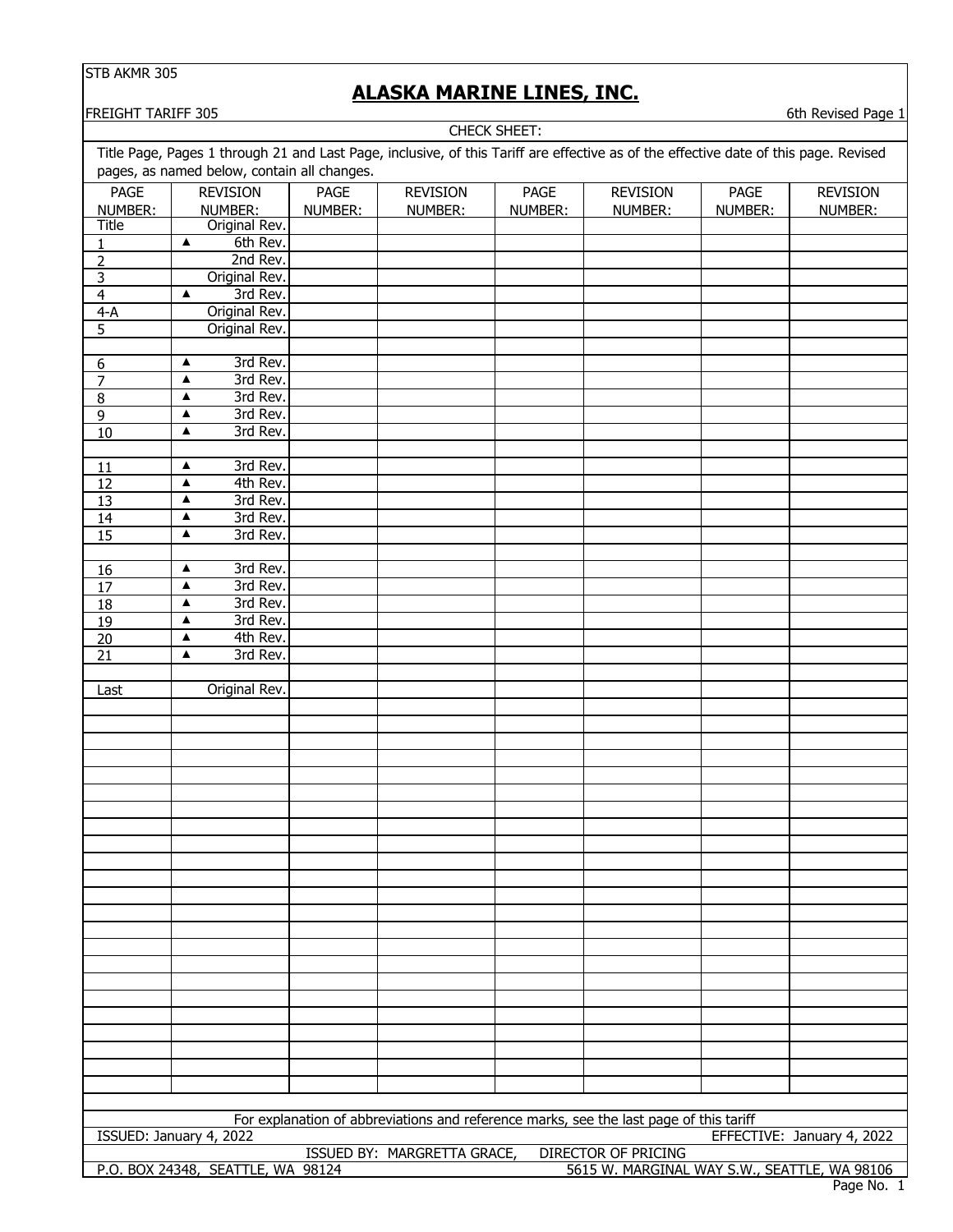|  |  | STB AKMR 305 |  |
|--|--|--------------|--|
|--|--|--------------|--|

| FREIGHT TARIFF 305                                                                                         |                                              | 2nd Revised Page 2    |
|------------------------------------------------------------------------------------------------------------|----------------------------------------------|-----------------------|
| TABLE OF CONTENTS<br>NOTE: The hyphen (-) indicates "through"                                              |                                              |                       |
| SUBJECT:                                                                                                   | ITEM NO.                                     | PAGE NO.              |
| $- A -$                                                                                                    |                                              | Last Page             |
| $-C -$                                                                                                     |                                              |                       |
|                                                                                                            |                                              | 1                     |
| $-G -$                                                                                                     |                                              |                       |
|                                                                                                            | 100                                          | 4                     |
| $-R -$                                                                                                     |                                              |                       |
| Rates:                                                                                                     | 2028 - 2973                                  | $5 - 21$<br>Last Page |
| $-S -$                                                                                                     |                                              |                       |
|                                                                                                            |                                              | Last Page             |
|                                                                                                            |                                              |                       |
| <b>TCR 4582</b><br>For explanation of abbreviations and reference marks, see the last page of this tariff. |                                              |                       |
| ISSUED: December 23, 2020<br>ISSUED BY: MARGRETTA GRACE,<br><b>DIRECTOR OF PRICING</b>                     | EFFECTIVE: December 24, 2020                 |                       |
| P.O. BOX 24348, SEATTLE, WA 98124                                                                          | 5615 W. MARGINAL WAY S.W., SEATTLE, WA 98106 |                       |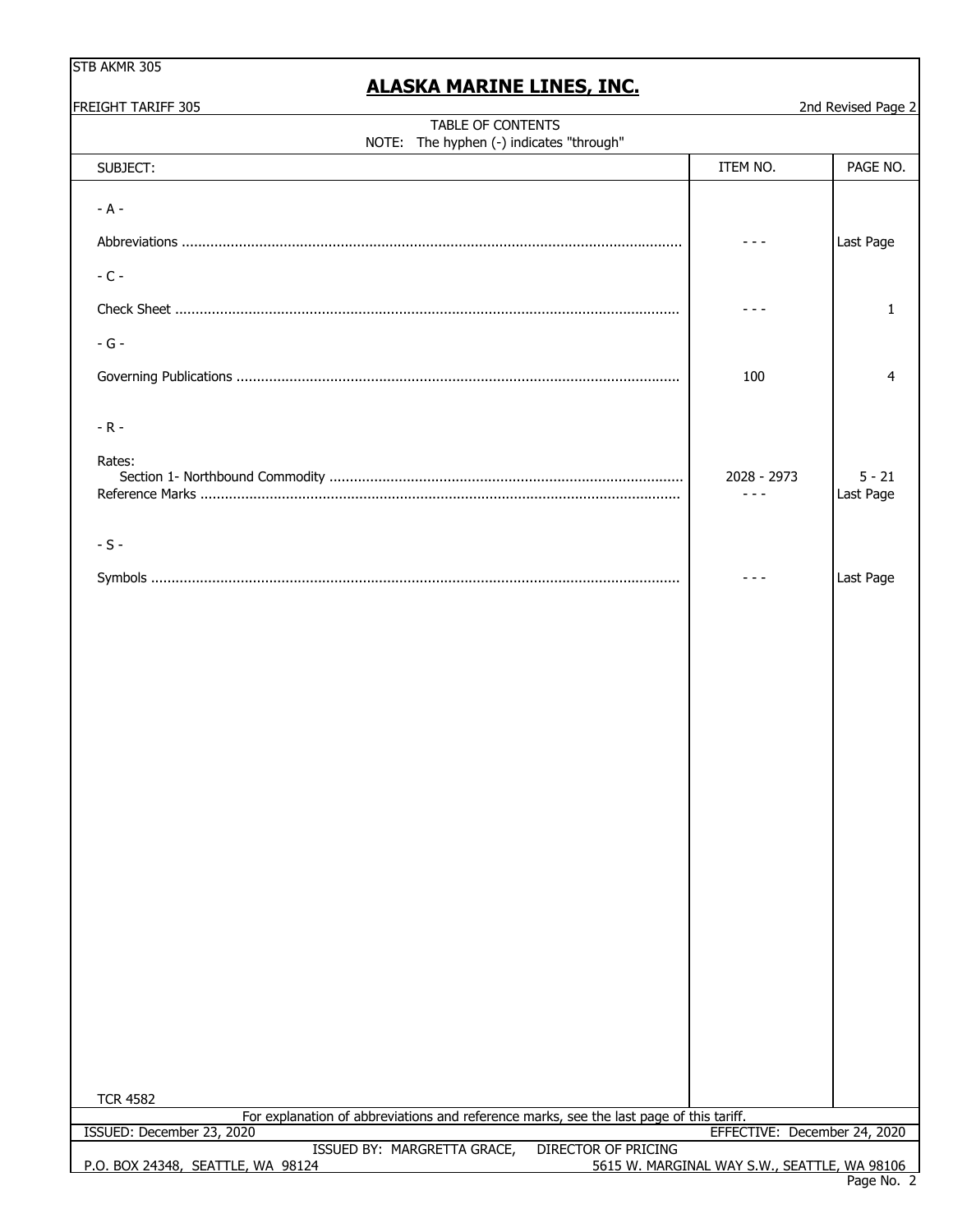## **ALASKA MARINE LINES, INC.**

FREIGHT TARIFF 305 Original Page 3

#### LIST OF POINTS SERVED:

#### ALPHABETICAL LIST OF POINTS IN ALASKA - FROM AND TO WHICH RATES APPLY:

POINT RATE BASIS Craig Craig CRG Ketchikan (Including Ward Cove but not including KTN Airport nor Gravina Island) KTN<br>Klawock CRG Klawock

ALPHABETICAL LIST OF POINTS IN WASHINGTON - FROM AND TO WHICH RATES APPLY:

(See Item 340 of STB AKMR 100, series for application of arbitraries.)

|                                   | For explanation of abbreviations and reference marks, see the last page of this tariff. |
|-----------------------------------|-----------------------------------------------------------------------------------------|
| ISSUED: January 3, 2020           | EFFECTIVE: February 1, 2020                                                             |
| ISSUED BY: MARGRETTA GRACE,       | DIRECTOR OF PRICING                                                                     |
| P.O. BOX 24348, SEATTLE, WA 98124 | 5615 W. MARGINAL WAY S.W., SEATTLE, WA 98106                                            |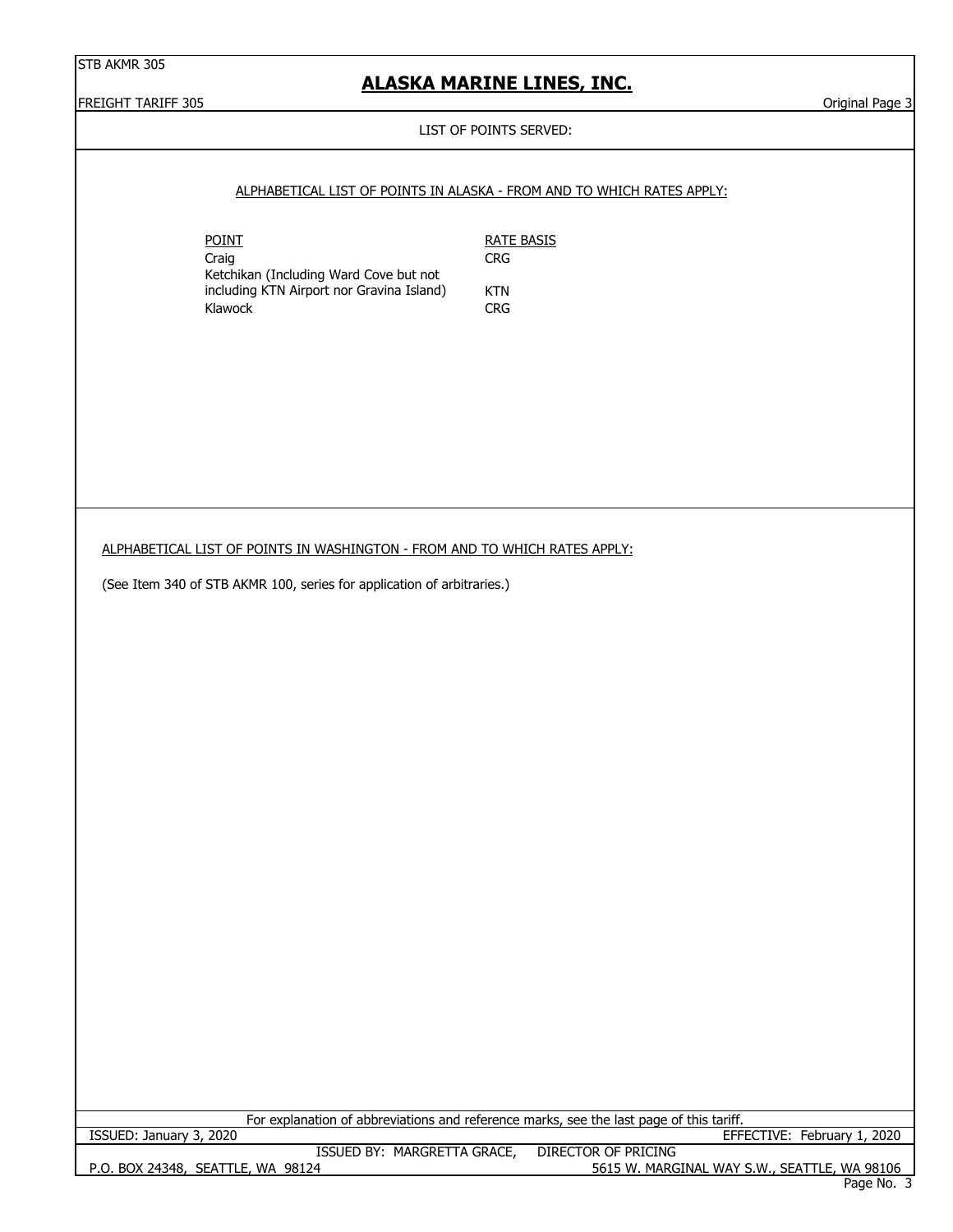| <b>FREIGHT TARIFF 305</b>                 |                                                                                                                                                                                                                |                              | <u>ALASKA MARINE LINES, INC.</u> |                                                                                         | 3rd Revised Page 4                                                                                                                                                                                                                                                                                                                                                                                                                                                                                                                                                                                                                                                                                                                                                                                                                                                                                                                          |             |
|-------------------------------------------|----------------------------------------------------------------------------------------------------------------------------------------------------------------------------------------------------------------|------------------------------|----------------------------------|-----------------------------------------------------------------------------------------|---------------------------------------------------------------------------------------------------------------------------------------------------------------------------------------------------------------------------------------------------------------------------------------------------------------------------------------------------------------------------------------------------------------------------------------------------------------------------------------------------------------------------------------------------------------------------------------------------------------------------------------------------------------------------------------------------------------------------------------------------------------------------------------------------------------------------------------------------------------------------------------------------------------------------------------------|-------------|
|                                           |                                                                                                                                                                                                                |                              | <b>RULES</b>                     |                                                                                         |                                                                                                                                                                                                                                                                                                                                                                                                                                                                                                                                                                                                                                                                                                                                                                                                                                                                                                                                             | ITEM<br>NO. |
| <b>GOVERNING PUBLICATIONS:</b>            |                                                                                                                                                                                                                |                              |                                  |                                                                                         |                                                                                                                                                                                                                                                                                                                                                                                                                                                                                                                                                                                                                                                                                                                                                                                                                                                                                                                                             | 100         |
| subsequent reissues thereof:              |                                                                                                                                                                                                                |                              |                                  |                                                                                         | Except as otherwise provided herein, this Tariff is governed by the following publications, including Supplements thereto or                                                                                                                                                                                                                                                                                                                                                                                                                                                                                                                                                                                                                                                                                                                                                                                                                |             |
| (A)                                       | National Motor Freight Classification, NMF 100 Series, Issuing Agent.                                                                                                                                          |                              |                                  |                                                                                         |                                                                                                                                                                                                                                                                                                                                                                                                                                                                                                                                                                                                                                                                                                                                                                                                                                                                                                                                             |             |
| (B)                                       | in Alaska Marine Lines tariffs STB AKMR, Series.                                                                                                                                                               |                              |                                  |                                                                                         | Alaska Marine Lines, Inc., General Rules, Commodity Group Descriptions and list of Participating Carriers, as listed                                                                                                                                                                                                                                                                                                                                                                                                                                                                                                                                                                                                                                                                                                                                                                                                                        |             |
| <b>APPLICATION OF RATES:</b>              |                                                                                                                                                                                                                |                              |                                  |                                                                                         |                                                                                                                                                                                                                                                                                                                                                                                                                                                                                                                                                                                                                                                                                                                                                                                                                                                                                                                                             | 160         |
| Carrier's agent.                          | not include delivery to or pick up from residential locations in Alaska, except as defined below in NOTE 1.                                                                                                    |                              |                                  |                                                                                         | Except as otherwise specified in this tariff and in conjunction with tariff STB AKMR 100, series, Rules 160 and 750, rates apply<br>as below. "Door" is defined as a commercial business or jobsite location within the defined delivery/pick up area. Rates do<br>Upon request, pick up or delivery service to residential locations may be arranged for an additional charge with Carrier or                                                                                                                                                                                                                                                                                                                                                                                                                                                                                                                                              |             |
|                                           | <b>Direction</b>                                                                                                                                                                                               | <b>Type</b>                  | Origin                           | Destination                                                                             |                                                                                                                                                                                                                                                                                                                                                                                                                                                                                                                                                                                                                                                                                                                                                                                                                                                                                                                                             |             |
|                                           | Northbound                                                                                                                                                                                                     | LCL<br>CL                    | <b>Dock</b><br><b>Dock</b>       | Door<br>Door                                                                            |                                                                                                                                                                                                                                                                                                                                                                                                                                                                                                                                                                                                                                                                                                                                                                                                                                                                                                                                             |             |
|                                           | Southbound                                                                                                                                                                                                     | $\overline{LC}$<br><b>CL</b> | Door<br>Door                     | Dock<br><b>Dock</b>                                                                     |                                                                                                                                                                                                                                                                                                                                                                                                                                                                                                                                                                                                                                                                                                                                                                                                                                                                                                                                             |             |
|                                           | Interport                                                                                                                                                                                                      | $\overline{LC}$<br>CL        | <b>Dock</b><br>Dock              | Door<br>Door                                                                            |                                                                                                                                                                                                                                                                                                                                                                                                                                                                                                                                                                                                                                                                                                                                                                                                                                                                                                                                             |             |
|                                           | construction or building materials as described in tariff STB AKMR 100, series, Item 1008, except where specialized or<br>additional charges will apply including trucking and/or equipment detention charges. |                              |                                  |                                                                                         | NOTE 1. EXCEPTION: A jobsite is defined as a commercial business or residential location with unrestricted access accepting<br>additional equipment, labor, permits and/or time as identified by the driver, dispatcher or service center manager is required.<br>Such conditions include, but are not limited to, steep or curved driveways, unimproved roads, low overhangs (e.g., cables,<br>tree branches, awnings, or building extensions), unstable ground, or any unsafe or hazardous conditions; additionally, consignee<br>must have the ability to load or unload the cargo with no assistance from driver beyond standard liftgate usage. In the event the<br>driver is detained longer than twenty (20) minutes, additional delivery or pick up related charges may apply. If the consignee<br>requests that the driver leave Carrier's container or platform equipment at Consignee's location and return later to pick it up, |             |
| <b>TCR 4573</b>                           |                                                                                                                                                                                                                |                              |                                  |                                                                                         |                                                                                                                                                                                                                                                                                                                                                                                                                                                                                                                                                                                                                                                                                                                                                                                                                                                                                                                                             |             |
| <u> MINIMUM CHARGE PER SHIPMENT - LCL</u> | The minimum charge per shipment shall be \$100.00 per Bill of Lading.                                                                                                                                          |                              |                                  |                                                                                         |                                                                                                                                                                                                                                                                                                                                                                                                                                                                                                                                                                                                                                                                                                                                                                                                                                                                                                                                             | 610         |
| <b>TCR 4618</b>                           |                                                                                                                                                                                                                |                              |                                  |                                                                                         |                                                                                                                                                                                                                                                                                                                                                                                                                                                                                                                                                                                                                                                                                                                                                                                                                                                                                                                                             |             |
| ISSUED: January 4, 2022                   |                                                                                                                                                                                                                |                              |                                  | For explanation of abbreviations and reference marks, see the last page of this tariff. | EFFECTIVE: January 30, 2022                                                                                                                                                                                                                                                                                                                                                                                                                                                                                                                                                                                                                                                                                                                                                                                                                                                                                                                 |             |
| P.O. BOX 24348, SEATTLE, WA 98124         |                                                                                                                                                                                                                | ISSUED BY: MARGRETTA GRACE,  |                                  | <b>DIRECTOR OF PRICING</b>                                                              | 5615 W. MARGINAL WAY S.W., SEATTLE, WA 98106                                                                                                                                                                                                                                                                                                                                                                                                                                                                                                                                                                                                                                                                                                                                                                                                                                                                                                |             |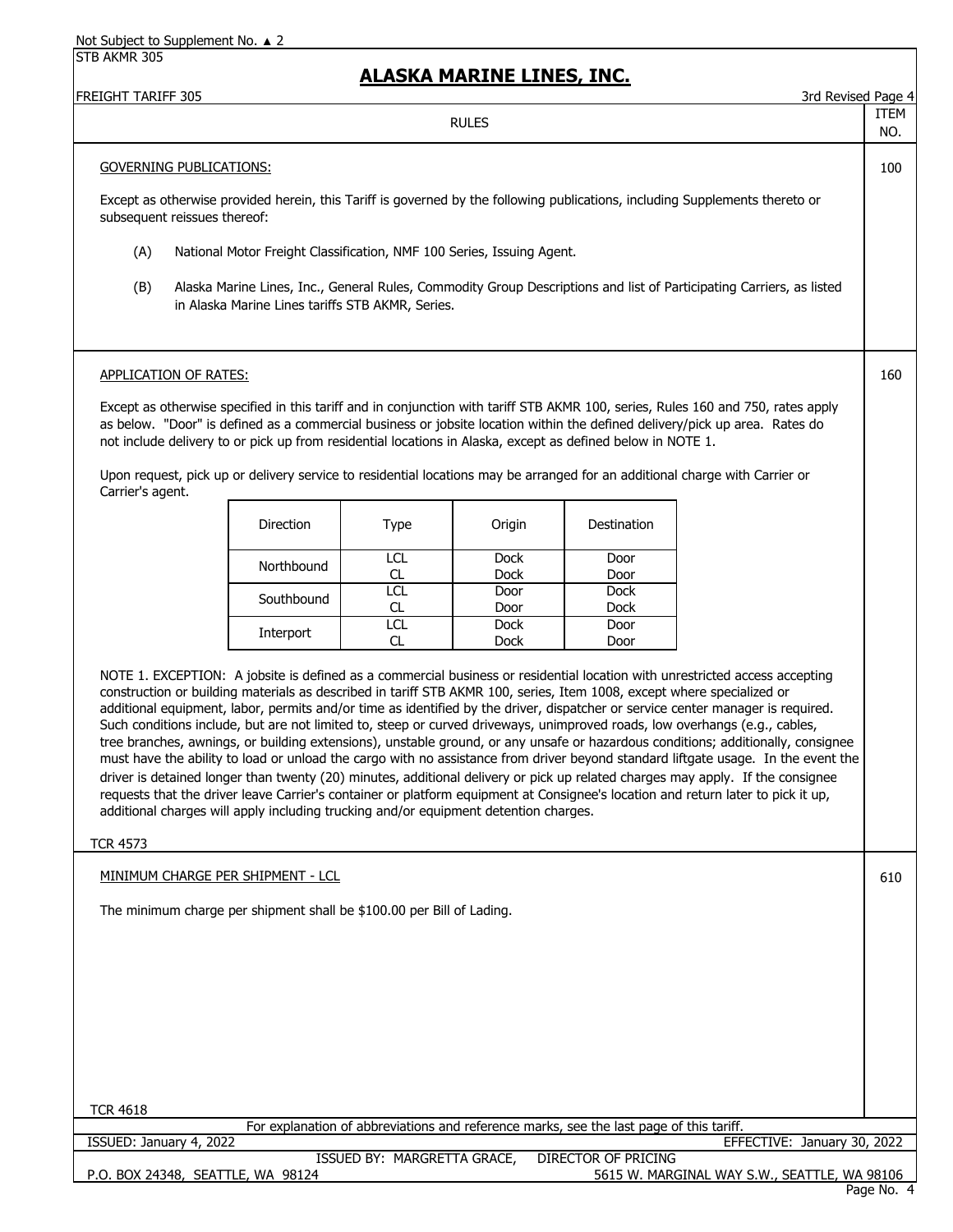## **ALASKA MARINE LINES, INC.**

FREIGHT TARIFF 305 Original Page 4-A

#### RULES TEMPORARY AND THE TREM

NO.

#### VOLUME COMMITMENT:

The rates in this tariff are for high volume construction projects. The minimum volume commitment to qualify for this tariff is either 500 tons or 20 FEU (forty foot equivalent units) shipped in a consecutive six month period. In order to qualify for the rates in this tariff Shipper must first identify the named construction project and submit a written request for volume project rates along with a detailed list of shipments and designate the shipping period that will meet the time/volume requirement. When a qualifying project list and request is received, Carrier will verify that the projected volume will satisfy the criteria for project rates and send written notice to the Shipper that the volume rates will be made available for the project. All shipments must be clearly marked with the project name and project booking number on the inbound bill of lading or they will be rated under standard tariff rates. If shipments that were not properly marked for a designated project are later reconsigned to the project and rebilled at the project rates Shipper agrees to pay a reconsignment fee as detailed in STB AKMR 100A.

If Shipper does not tender the minimum volume requirement during the designated six month period Carrier will rebill and Shipper agrees to pay for all shipments that were previously rated under the volume tariff and any subsequent shipments at standard tariff rates.

Rates are subject to rate increases when published in 300 Series tariffs and are not eligible for credit card payment.

For explanation of abbreviations and reference marks, see the last page of this tariff.

P.O. BOX 24348, SEATTLE, WA 98124 5615 W. MARGINAL WAY S.W., SEATTLE, WA 98106 ISSUED BY: MARGRETTA GRACE, DIRECTOR OF PRICING EFFECTIVE: October 26, 2020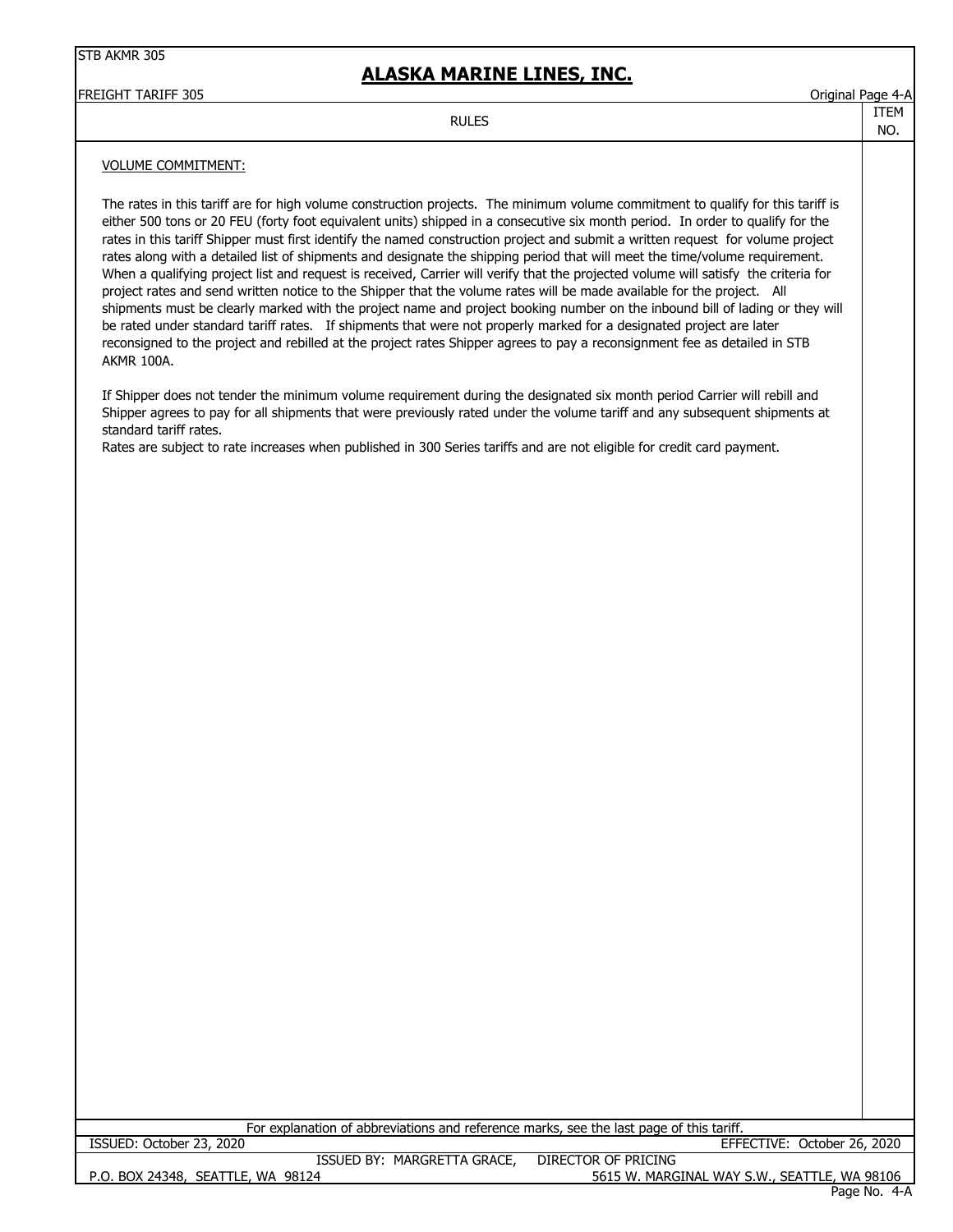#### FREIGHT TARIFF 305 Original Page 5

## **ALASKA MARINE LINES, INC.**

SECTION 1

COMMODITY RATES:

BETWEEN:

Seattle, Washington (See Page 3)

AND:

Points in Alaska (See Page 3)

For explanation of abbreviations and reference marks, see the last page of this tariff<br>EFFEC

P.O. BOX 24348, SEATTLE, WA 98124 5615 W. MARGINAL WAY S.W., SEATTLE, WA 98106 EFFECTIVE: February 1, 2020 ISSUED BY: MARGRETTA GRACE, DIRECTOR OF PRICING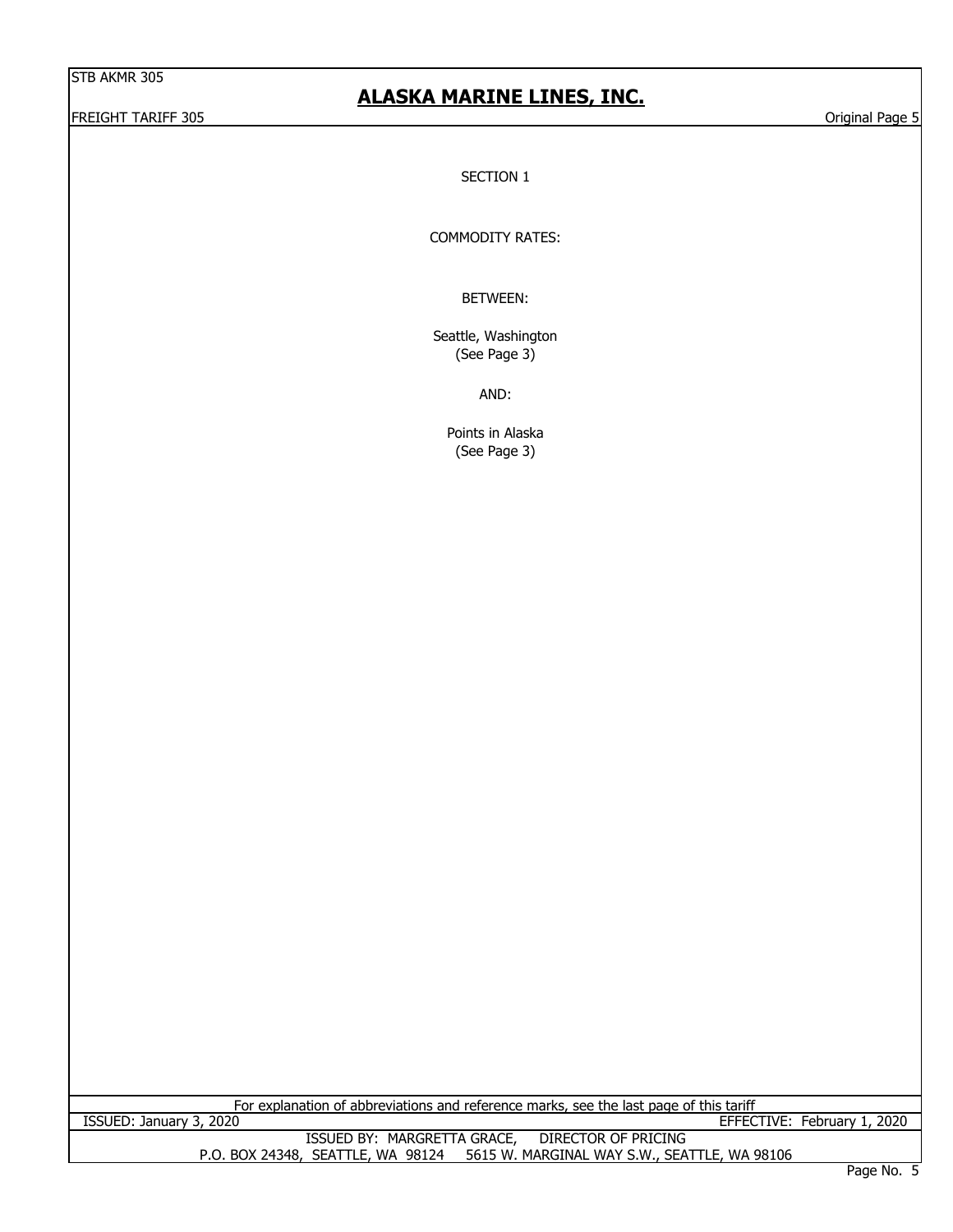## **ALASKA MARINE LINES, INC.**

| FREIGHT TARIFF 305<br>SECTION 1 - For Application See Page 5                                                                                                                                                                                                                                    |                                                                                                                                                                                                                                    |             | 3rd Revised Page 6 |
|-------------------------------------------------------------------------------------------------------------------------------------------------------------------------------------------------------------------------------------------------------------------------------------------------|------------------------------------------------------------------------------------------------------------------------------------------------------------------------------------------------------------------------------------|-------------|--------------------|
| (Rates in Dollars and Cents per 100 Pounds, except as Noted)                                                                                                                                                                                                                                    |                                                                                                                                                                                                                                    |             |                    |
|                                                                                                                                                                                                                                                                                                 | FROM SEATTLE, WASHINGTON                                                                                                                                                                                                           | <b>ITEM</b> |                    |
| COMMODITIES:                                                                                                                                                                                                                                                                                    | TO REGULAR POINTS, VIZ.:                                                                                                                                                                                                           | NO.         |                    |
|                                                                                                                                                                                                                                                                                                 | <b>KTN</b>                                                                                                                                                                                                                         | <b>CRG</b>  |                    |
| APPLIANCES (with or without coin-operated mechanism), Coal, Gas,<br>Oil, Wood, or Electrically Operated, Viz.: (See below)                                                                                                                                                                      |                                                                                                                                                                                                                                    |             | 2028               |
|                                                                                                                                                                                                                                                                                                 | 40.80                                                                                                                                                                                                                              | 48.95       |                    |
|                                                                                                                                                                                                                                                                                                 | 24.88                                                                                                                                                                                                                              | 46.21       |                    |
|                                                                                                                                                                                                                                                                                                 | 21.09                                                                                                                                                                                                                              | 39.14       |                    |
|                                                                                                                                                                                                                                                                                                 | 28.64                                                                                                                                                                                                                              | 53.21       |                    |
|                                                                                                                                                                                                                                                                                                 | 18.83                                                                                                                                                                                                                              | 34.97       |                    |
|                                                                                                                                                                                                                                                                                                 | 25.48                                                                                                                                                                                                                              | 47.30       |                    |
|                                                                                                                                                                                                                                                                                                 | 16.76                                                                                                                                                                                                                              | 31.16       |                    |
|                                                                                                                                                                                                                                                                                                 | 22.90                                                                                                                                                                                                                              | 42.53       |                    |
|                                                                                                                                                                                                                                                                                                 | 16.79                                                                                                                                                                                                                              | 31.19       |                    |
| Cooling or Freezing Boxes (Freezer)<br>Dishwashing Machines<br>Disposals, Garbage<br>Drying Machines, Laundry<br>Furnaces, House-heating, hot air<br>Heaters, Water<br>Ovens, baking, stationary for permanent installation<br>Ovens, Microwave, with or without ovenware dishes<br>in packages | Range Hoods<br>Refrigerators<br>Refuse Compactors<br>Stoves or Ranges, Cooking<br>Heating<br>Surface Cooking Units,<br>for permanent installation<br>Washing and Drying Machines<br>combined, laundry<br>Washing Machines, Laundry |             |                    |
|                                                                                                                                                                                                                                                                                                 |                                                                                                                                                                                                                                    |             |                    |

TCR 4618

ISSUED BY: MARGRETTA GRACE, DIRECTOR OF PRICING P.O. BOX 24348, SEATTLE, WA 98124 5615 W. MARGINAL WAY S.W., SEATTLE, WA 98106 For explanation of abbreviations and reference marks, see the last page of this tariff. ISSUED: January 4, 2022 EFFECTIVE: January 30, 2022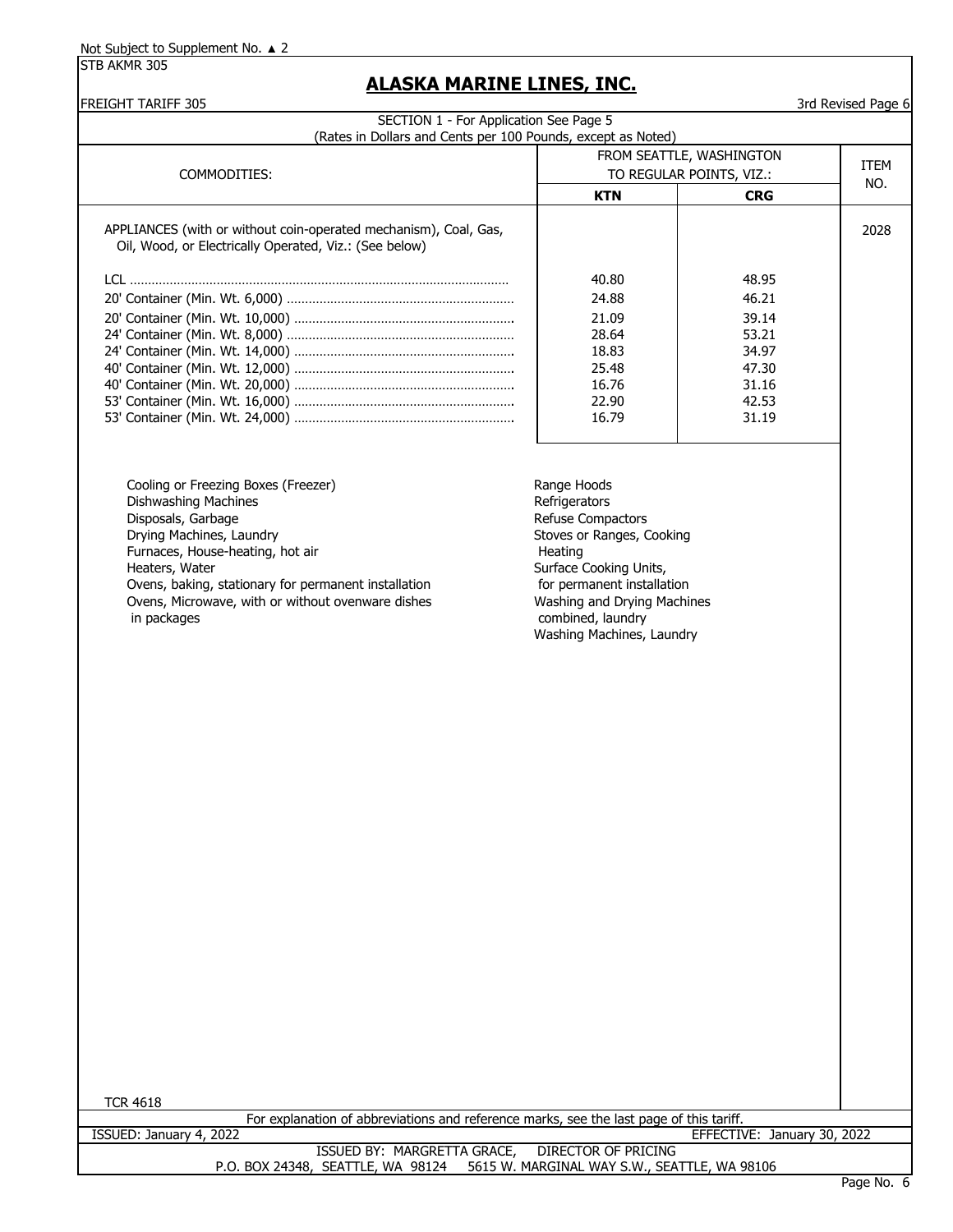| FREIGHT TARIFF 305<br>SECTION 1 - For Application See Page 5                            |                            |                             | 3rd Revised Page 7 |
|-----------------------------------------------------------------------------------------|----------------------------|-----------------------------|--------------------|
| (Rates in Dollars and Cents per 100 Pounds, except as Noted)                            |                            |                             |                    |
|                                                                                         |                            | FROM SEATTLE, WASHINGTON    |                    |
| COMMODITIES:                                                                            |                            | TO REGULAR POINTS, VIZ.:    | <b>ITEM</b>        |
|                                                                                         | <b>KTN</b>                 | <b>CRG</b>                  | NO.                |
|                                                                                         |                            |                             |                    |
| BRICKS, BLOCKS, SLABS or RELATED ARTICLES, Viz.: Bricks and                             |                            |                             | 2112               |
| Blocks building, fire or paving, other than glass or slate, in                          |                            |                             |                    |
| packages.                                                                               |                            |                             |                    |
|                                                                                         | 16.51                      | 21.35                       |                    |
|                                                                                         | 15.28                      | 19.79                       |                    |
|                                                                                         | 12.45                      | 16.12                       |                    |
|                                                                                         | 6.40                       | 11.91                       |                    |
|                                                                                         | 5.56                       | 10.33                       |                    |
|                                                                                         | 6.30                       | 11.70                       |                    |
|                                                                                         | 5.43                       | 10.09                       |                    |
|                                                                                         | 6.32                       | 11.74                       |                    |
|                                                                                         | 5.75                       | 10.69                       |                    |
|                                                                                         |                            |                             |                    |
|                                                                                         |                            |                             |                    |
|                                                                                         |                            |                             |                    |
| Does not apply to precast panels or columns. See Item 2868.<br>NOTE 1.                  |                            |                             |                    |
|                                                                                         |                            |                             |                    |
|                                                                                         |                            |                             |                    |
|                                                                                         |                            |                             |                    |
|                                                                                         |                            |                             |                    |
| <b>TCR 4618</b>                                                                         |                            |                             |                    |
|                                                                                         |                            | FROM SEATTLE, WASHINGTON    |                    |
| COMMODITIES:                                                                            |                            | TO REGULAR POINTS, VIZ.:    |                    |
|                                                                                         | <b>KTN</b>                 | <b>CRG</b>                  |                    |
|                                                                                         |                            |                             |                    |
| BUILDING MATERIALS and OTHER ARTICLES, as described in Item                             |                            |                             | 2126               |
| 1008, in mixed loads only. (See Note 1)                                                 |                            |                             |                    |
|                                                                                         | 23.34                      | 33.61                       |                    |
|                                                                                         |                            |                             |                    |
|                                                                                         | 14.95<br>8.23              | 27.77<br>15.30              |                    |
|                                                                                         | 6.51                       | 12.07                       |                    |
|                                                                                         | 21.57                      | 31.05                       |                    |
|                                                                                         | 11.21                      | 20.83                       |                    |
|                                                                                         | 6.85                       | 12.73                       |                    |
|                                                                                         | 6.51                       | 12.07                       |                    |
|                                                                                         | 19.17                      | 27.60                       |                    |
|                                                                                         | 11.21                      | 20.82                       |                    |
|                                                                                         | 6.64                       | 12.36                       |                    |
|                                                                                         | 18.99                      | 27.34                       |                    |
|                                                                                         | 9.48                       | 18.57                       |                    |
|                                                                                         | 6.48                       | 12.02                       |                    |
|                                                                                         |                            |                             |                    |
|                                                                                         |                            |                             |                    |
| NOTE 1. Item 882 shall not apply.                                                       |                            |                             |                    |
|                                                                                         |                            |                             |                    |
|                                                                                         |                            |                             |                    |
| <b>TCR 4618</b>                                                                         |                            |                             |                    |
| For explanation of abbreviations and reference marks, see the last page of this tariff. |                            |                             |                    |
| ISSUED: January 4, 2022                                                                 |                            | EFFECTIVE: January 30, 2022 |                    |
| ISSUED BY: MARGRETTA GRACE,                                                             | <b>DIRECTOR OF PRICING</b> |                             |                    |
| P.O. BOX 24348, SEATTLE, WA 98124 5615 W. MARGINAL WAY S.W., SEATTLE, WA 98106          |                            |                             |                    |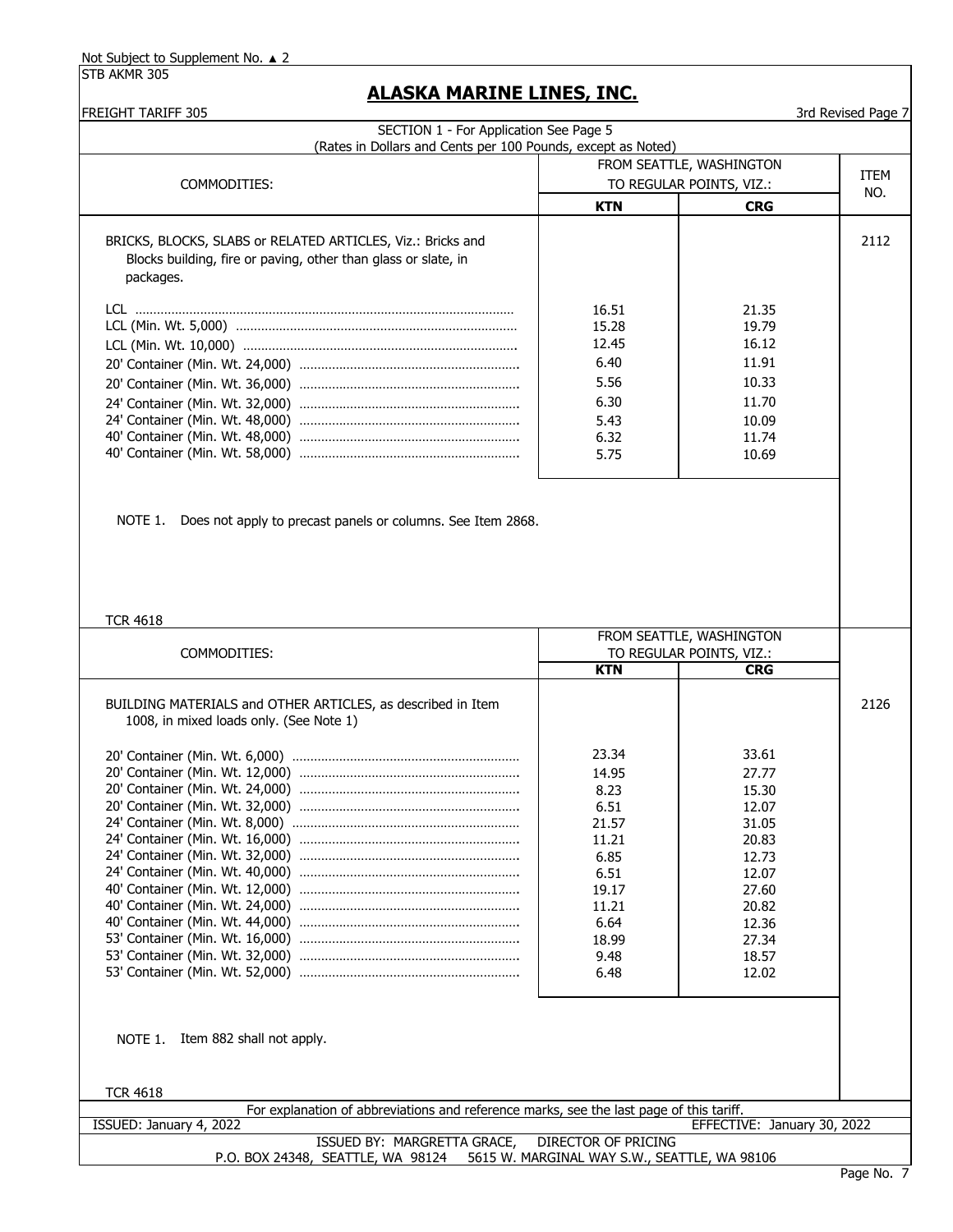STB AKMR 305

## **ALASKA MARINE LINES, INC.**

| <b>FREIGHT TARIFF 305</b>                                                               |               |                                                      | 3rd Revised Page 8 |  |  |
|-----------------------------------------------------------------------------------------|---------------|------------------------------------------------------|--------------------|--|--|
| SECTION 1 - For Application See Page 5                                                  |               |                                                      |                    |  |  |
| (Rates in Dollars and Cents per 100 Pounds, except as Noted)                            |               |                                                      |                    |  |  |
|                                                                                         |               | FROM SEATTLE, WASHINGTON<br>TO REGULAR POINTS, VIZ.: |                    |  |  |
| COMMODITIES:                                                                            |               |                                                      | NO.                |  |  |
|                                                                                         | <b>KTN</b>    | <b>CRG</b>                                           |                    |  |  |
| BUILDING MATERIALS and OTHER ARTICLES, Viz.: Building Woodwork,                         |               |                                                      | 2133               |  |  |
| as described under the heading of "Building Woodwork Group"                             |               |                                                      |                    |  |  |
| in the NMFC; Wall cabinet Sections, KD or KD Flat, Doors, Skylights,                    |               |                                                      |                    |  |  |
| windows, NOI. Window extrusions, vinyl or aluminum; Vinyl or                            |               |                                                      |                    |  |  |
| plastic lattice sheets.                                                                 |               |                                                      |                    |  |  |
|                                                                                         | 32.60         | 42.39                                                |                    |  |  |
|                                                                                         | 25.40         | 34.30                                                |                    |  |  |
|                                                                                         | 22.29         | 33.61                                                |                    |  |  |
|                                                                                         | 14.95         | 27.77                                                |                    |  |  |
|                                                                                         | 7.32          | 13.59                                                |                    |  |  |
|                                                                                         | 6.51          | 12.07                                                |                    |  |  |
|                                                                                         | 21.57         | 31.05                                                |                    |  |  |
|                                                                                         | 14.02<br>6.85 | 26.04<br>12.73                                       |                    |  |  |
|                                                                                         | 6.51          | 12.07                                                |                    |  |  |
|                                                                                         | 19.17         | 27.60                                                |                    |  |  |
|                                                                                         | 12.46         | 23.13                                                |                    |  |  |
|                                                                                         | 6.64          | 12.36                                                |                    |  |  |
|                                                                                         | 18.74         | 27.34                                                |                    |  |  |
|                                                                                         | 10.68<br>6.48 | 19.84<br>12.02                                       |                    |  |  |
|                                                                                         |               |                                                      |                    |  |  |
|                                                                                         |               |                                                      |                    |  |  |
|                                                                                         |               |                                                      |                    |  |  |
|                                                                                         |               |                                                      |                    |  |  |
|                                                                                         |               |                                                      |                    |  |  |
|                                                                                         |               |                                                      |                    |  |  |
|                                                                                         |               |                                                      |                    |  |  |
|                                                                                         |               |                                                      |                    |  |  |
|                                                                                         |               |                                                      |                    |  |  |
|                                                                                         |               |                                                      |                    |  |  |
|                                                                                         |               |                                                      |                    |  |  |
|                                                                                         |               |                                                      |                    |  |  |
|                                                                                         |               |                                                      |                    |  |  |
|                                                                                         |               |                                                      |                    |  |  |
|                                                                                         |               |                                                      |                    |  |  |
|                                                                                         |               |                                                      |                    |  |  |
|                                                                                         |               |                                                      |                    |  |  |
|                                                                                         |               |                                                      |                    |  |  |
|                                                                                         |               |                                                      |                    |  |  |
|                                                                                         |               |                                                      |                    |  |  |
|                                                                                         |               |                                                      |                    |  |  |
|                                                                                         |               |                                                      |                    |  |  |
|                                                                                         |               |                                                      |                    |  |  |
|                                                                                         |               |                                                      |                    |  |  |
| <b>TCR 4618</b>                                                                         |               |                                                      |                    |  |  |
| For explanation of abbreviations and reference marks, see the last page of this tariff. |               |                                                      |                    |  |  |
| ISSUED: January 4, 2022                                                                 |               | EFFECTIVE: January 30, 2022                          |                    |  |  |

ISSUED BY: MARGRETTA GRACE, DIRECTOR OF PRICING P.O. BOX 24348, SEATTLE, WA 98124 5615 W. MARGINAL WAY S.W., SEATTLE, WA 98106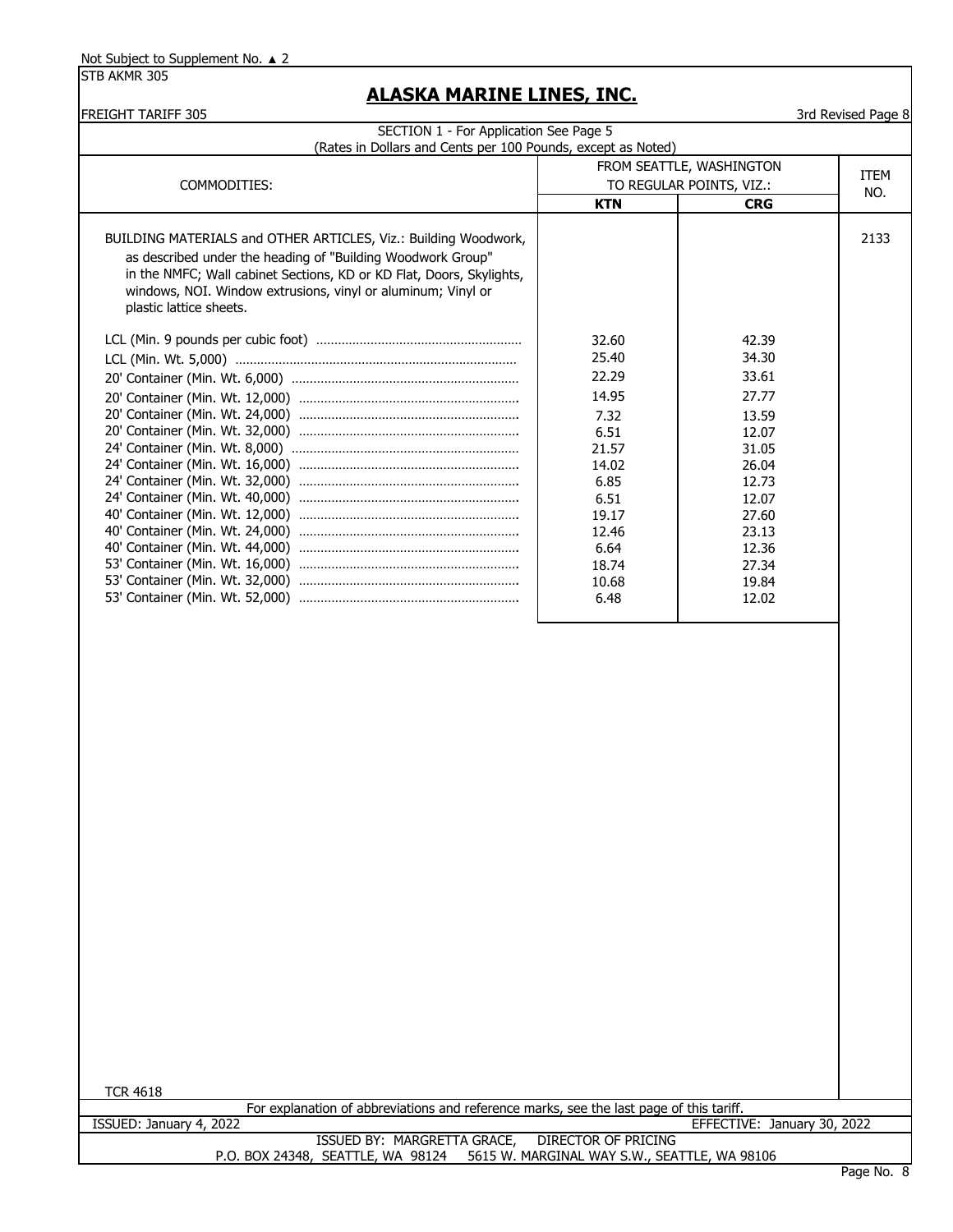STB AKMR 305

| <b>FREIGHT TARIFF 305</b>                                       | SECTION 1 - For Application See Page 5                                                  |                            |                                   | 3rd Revised Page 9 |
|-----------------------------------------------------------------|-----------------------------------------------------------------------------------------|----------------------------|-----------------------------------|--------------------|
|                                                                 | (Rates in Dollars and Cents per 100 Pounds, except as Noted)                            |                            |                                   |                    |
|                                                                 |                                                                                         | FROM SEATTLE, WASHINGTON   |                                   |                    |
| COMMODITIES:                                                    |                                                                                         | TO REGULAR POINTS, VIZ.:   |                                   | <b>ITEM</b>        |
|                                                                 |                                                                                         | <b>KTN</b>                 | <b>CRG</b>                        | NO.                |
|                                                                 |                                                                                         |                            |                                   |                    |
| CEMENT and RELATED ARTICLES, in packages, Viz.: (See Below)     |                                                                                         |                            |                                   | 2175               |
|                                                                 |                                                                                         |                            |                                   |                    |
|                                                                 |                                                                                         | 17.60                      | 22.75                             |                    |
|                                                                 |                                                                                         | 15.59                      | 20.19                             |                    |
|                                                                 |                                                                                         | 11.86                      | 15.35                             |                    |
|                                                                 |                                                                                         | 6.52                       | 12.05                             |                    |
|                                                                 |                                                                                         | 5.55                       | 10.28                             |                    |
|                                                                 |                                                                                         | 6.23                       | 11.53                             |                    |
|                                                                 |                                                                                         | 5.05                       | 9.37                              |                    |
|                                                                 |                                                                                         | 6.36                       | 11.79                             |                    |
|                                                                 |                                                                                         | 5.09                       | 9.44                              |                    |
|                                                                 |                                                                                         | 7.83                       | 14.49                             |                    |
|                                                                 |                                                                                         | 6.46                       | 11.98                             |                    |
|                                                                 |                                                                                         |                            |                                   |                    |
| $Viz.$ :                                                        |                                                                                         |                            |                                   |                    |
| Agents, air entraining                                          | Colloidal Clay (Bentonite)                                                              |                            | Mud or Compounds, well drilling   |                    |
| Anhydrous Sodium Carbonate                                      | Fire Clay                                                                               |                            | Plaster or Joint Compound         |                    |
| Cement, high temperature bonding.                               | Fly Ash                                                                                 |                            | Plasticizer, Concrete or Masonry. |                    |
| Cement, hydraulic masonry, mortar                               | Gravel                                                                                  | Sand                       |                                   |                    |
| natural or portland.                                            | Grout                                                                                   | Soda Ash                   |                                   |                    |
| Clay, NOI                                                       | Lime                                                                                    | Stucco                     |                                   |                    |
|                                                                 | Magnesite                                                                               |                            | Water Reducing compounds          |                    |
| <b>TCR 4618</b>                                                 |                                                                                         | FROM SEATTLE, WASHINGTON   |                                   |                    |
| COMMODITIES:                                                    |                                                                                         | TO REGULAR POINTS, VIZ.:   |                                   |                    |
|                                                                 |                                                                                         | <b>KTN</b>                 | <b>CRG</b>                        |                    |
|                                                                 |                                                                                         |                            |                                   |                    |
| COVERINGS, Floor as described in: Items 70500 through 71020 and |                                                                                         |                            |                                   | 2266               |
| 188210 of the NMFC, and related articles.                       |                                                                                         |                            |                                   |                    |
| <u>LCL ………………………………………………………………………………………</u>                    |                                                                                         | 27.28                      | 35.30                             |                    |
|                                                                 |                                                                                         | 25.90                      | 48.07                             |                    |
|                                                                 |                                                                                         | 14.95                      | 27.77                             |                    |
|                                                                 |                                                                                         | 7.18                       | 13.31                             |                    |
|                                                                 |                                                                                         | 6.30                       | 11.67                             |                    |
|                                                                 |                                                                                         | 21.57                      | 40.04                             |                    |
|                                                                 |                                                                                         | 11.21                      | 20.83                             |                    |
|                                                                 |                                                                                         | 6.73                       | 12.49                             |                    |
|                                                                 |                                                                                         | 6.30                       | 11.67                             |                    |
|                                                                 |                                                                                         | 21.57                      | 40.07                             |                    |
|                                                                 |                                                                                         | 12.46                      | 23.13                             |                    |
|                                                                 |                                                                                         | 6.52<br>19.72              | 12.09<br>36.63                    |                    |
|                                                                 |                                                                                         | 9.48                       | 17.63                             |                    |
|                                                                 |                                                                                         | 6.23                       | 11.57                             |                    |
|                                                                 |                                                                                         |                            |                                   |                    |
|                                                                 |                                                                                         |                            |                                   |                    |
| <b>TCR 4618</b>                                                 |                                                                                         |                            |                                   |                    |
|                                                                 | For explanation of abbreviations and reference marks, see the last page of this tariff. |                            |                                   |                    |
| ISSUED: January 4, 2022                                         |                                                                                         |                            | EFFECTIVE: January 30, 2022       |                    |
|                                                                 | ISSUED BY: MARGRETTA GRACE,                                                             | <b>DIRECTOR OF PRICING</b> |                                   |                    |
|                                                                 | P.O. BOX 24348, SEATTLE, WA 98124 5615 W. MARGINAL WAY S.W., SEATTLE, WA 98106          |                            |                                   |                    |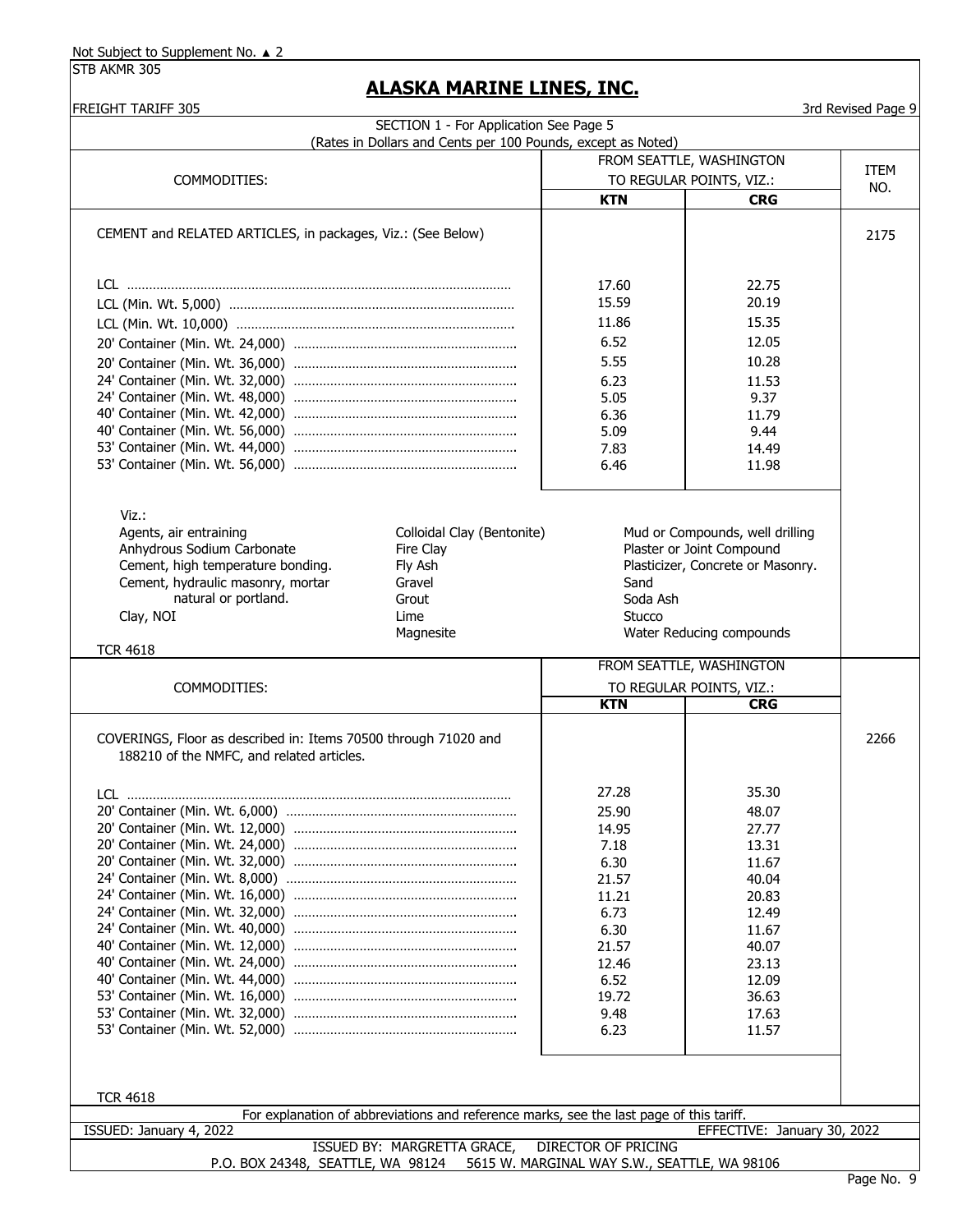STB AKMR 305

| COMMODITIES:<br>ELECTRICAL EQUIPMENT, as described in Item 1015. (See Note 1)                                        | <b>KTN</b><br>27.25 | TO REGULAR POINTS, VIZ.:<br><b>CRG</b> | <b>ITEM</b><br>NO. |
|----------------------------------------------------------------------------------------------------------------------|---------------------|----------------------------------------|--------------------|
|                                                                                                                      |                     |                                        |                    |
|                                                                                                                      |                     |                                        |                    |
|                                                                                                                      |                     |                                        | 2310               |
|                                                                                                                      |                     | 35.24                                  |                    |
|                                                                                                                      | 15.92               | 20.60                                  |                    |
|                                                                                                                      | 11.21               | 20.82                                  |                    |
|                                                                                                                      | 7.18                | 13.33                                  |                    |
|                                                                                                                      | 6.19                | 11.50                                  |                    |
|                                                                                                                      | 10.52               | 19.53                                  |                    |
|                                                                                                                      | 6.73                | 12.49                                  |                    |
|                                                                                                                      | 6.19                | 11.50                                  |                    |
|                                                                                                                      | 9.88                | 18.35                                  |                    |
|                                                                                                                      | 6.53                | 12.10                                  |                    |
|                                                                                                                      | 10.16<br>6.81       | 18.85<br>12.66                         |                    |
|                                                                                                                      |                     |                                        |                    |
| Related articles, not specifically named, but not exceeding five (5%) percent of the billed weight of the<br>NOTE 1. |                     |                                        |                    |
|                                                                                                                      |                     |                                        |                    |
|                                                                                                                      |                     |                                        |                    |
|                                                                                                                      |                     |                                        |                    |
|                                                                                                                      |                     |                                        |                    |
|                                                                                                                      |                     |                                        |                    |
| <b>TCR 4618</b>                                                                                                      |                     |                                        |                    |
|                                                                                                                      |                     | FROM SEATTLE, WASHINGTON               |                    |
| COMMODITIES:                                                                                                         |                     | TO REGULAR POINTS, VIZ.:               |                    |
|                                                                                                                      | <b>KTN</b>          | <b>CRG</b>                             |                    |
| ELECTRICAL LIGHT FIXTURES GROUP, Viz.: Electrical Connector Boxes;                                                   |                     |                                        | 2332               |
| Electrical Lamps; Electrical Light Fixtures; Electrical Lighting Poles                                               |                     |                                        |                    |
| and Standards, other than wooden; Electrical Lighting Transformers,                                                  |                     |                                        |                    |
| not exceeding 25 pounds each                                                                                         |                     |                                        |                    |
|                                                                                                                      |                     |                                        |                    |
|                                                                                                                      | 29.73               | 38.48                                  |                    |
|                                                                                                                      | 14.26               | 18.46                                  |                    |
|                                                                                                                      | 13.95               | 25.92                                  |                    |
|                                                                                                                      | 14.12               | 26.23                                  |                    |
|                                                                                                                      | 11.45               | 21.28<br>22.76                         |                    |
|                                                                                                                      | 12.26               |                                        |                    |
|                                                                                                                      |                     |                                        |                    |
|                                                                                                                      |                     |                                        |                    |
|                                                                                                                      |                     |                                        |                    |
|                                                                                                                      |                     |                                        |                    |
|                                                                                                                      |                     |                                        |                    |
|                                                                                                                      |                     |                                        |                    |
|                                                                                                                      |                     |                                        |                    |
|                                                                                                                      |                     |                                        |                    |
|                                                                                                                      |                     |                                        |                    |
| <b>TCR 4618</b>                                                                                                      |                     |                                        |                    |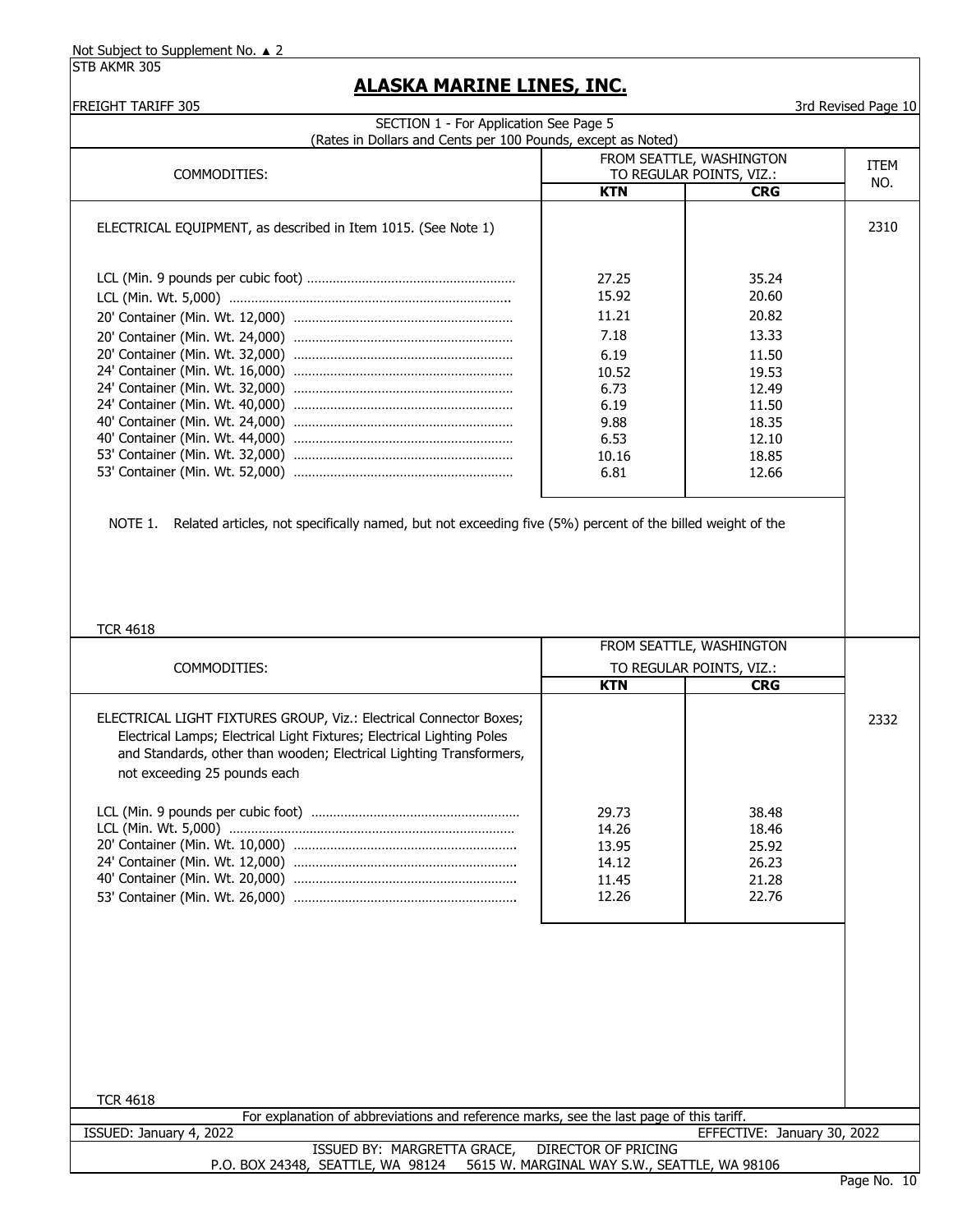STB AKMR 305

#### **ALASKA MARINE LINES, INC.**

FREIGHT TARIFF 305 3rd Revised Page 11 COMMODITIES: ELECTRICAL EQUIPMENT, Wire, electrical, brass, aluminum or copper, 2340 plain, covered or insulated. Transmission cable, copper clad wire, Cable, electric as listed in Items 61150, 61160 and 61170 of the NMFC. LCL …………………………………………………………………………………………… LCL (Min. Wt. 5,000) …………………………………………………………………… LCL (Min. Wt.10,000) ………………………………………………………………….. 20' Container (Min. Wt. 12,000) ……………………………………………………. 20' Container (Min. Wt. 24,000) ……………………………………………………. 20' Container (Min. Wt. 32,000) ……………………………………………………. 24' Container (Min. Wt. 16,000) ……………………………………………………. 24' Container (Min. Wt. 32,000) ……………………………………………………. 24' Container (Min. Wt. 40,000) ……………………………………………………. 40' Container (Min. Wt. 24,000) ……………………………………………………. 40' Container (Min. Wt. 44,000) ……………………………………………………. 53' Container (Min. Wt. 32,000) ……………………………………………………. 53' Container (Min. Wt. 52,000) ……………………………………………………. SECTION 1 - For Application See Page 5 (Rates in Dollars and Cents per 100 Pounds, except as Noted) ITEM NO. FROM SEATTLE, WASHINGTON TO REGULAR POINTS, VIZ.: **KTN CRG** 25.54 14.59 13.26 10.32 6.62 7.18 6.19 6.16 12.18 10.52 6.73 6.19 9.54 33.04 18.88 17.16 22.64 13.33 11.50 19.53 12.49 11.50 17.73 11.43 19.18 12.30

#### TCR 4618

| COMMODITIES:                                                       | FROM SEATTLE, WASHINGTON<br>TO REGULAR POINTS, VIZ.: |            |      |
|--------------------------------------------------------------------|------------------------------------------------------|------------|------|
|                                                                    | <b>KTN</b>                                           | <b>CRG</b> |      |
| FERTILIZERS and HORTICULTURAL ARTICLES, as described in Item 1016. |                                                      |            | 2350 |
|                                                                    | 20.31                                                | 26.30      |      |
|                                                                    | 14.58                                                | 18.87      |      |
|                                                                    | 14.15                                                | 25.98      |      |
|                                                                    | 7.61                                                 | 14.12      |      |
|                                                                    | 6.56                                                 | 12.18      |      |
|                                                                    | 14.32                                                | 27.05      |      |
|                                                                    | 9.61                                                 | 18.39      |      |
|                                                                    | 6.63                                                 | 12.68      |      |
|                                                                    | 10.10                                                | 22.51      |      |
|                                                                    | 6.10                                                 | 12.97      |      |
|                                                                    | 9.17                                                 | 21.20      |      |
|                                                                    | 5.28                                                 | 11.35      |      |
|                                                                    |                                                      |            |      |
|                                                                    |                                                      |            |      |
|                                                                    |                                                      |            |      |
|                                                                    |                                                      |            |      |
|                                                                    |                                                      |            |      |
|                                                                    |                                                      |            |      |
|                                                                    |                                                      |            |      |

| TCR 4618                |                                                                                         |   |  |
|-------------------------|-----------------------------------------------------------------------------------------|---|--|
|                         | For explanation of abbreviations and reference marks, see the last page of this tariff. |   |  |
| ISSUED: January 4, 2022 | EFFECTIVE: January 30, 2022                                                             |   |  |
|                         | ISSUED BY: MARGRETTA GRACE,<br>DIRECTOR OF PRICING                                      |   |  |
|                         | P.O. BOX 24348, SEATTLE, WA 98124 5615 W. MARGINAL WAY S.W., SEATTLE, WA 98106          |   |  |
|                         |                                                                                         | - |  |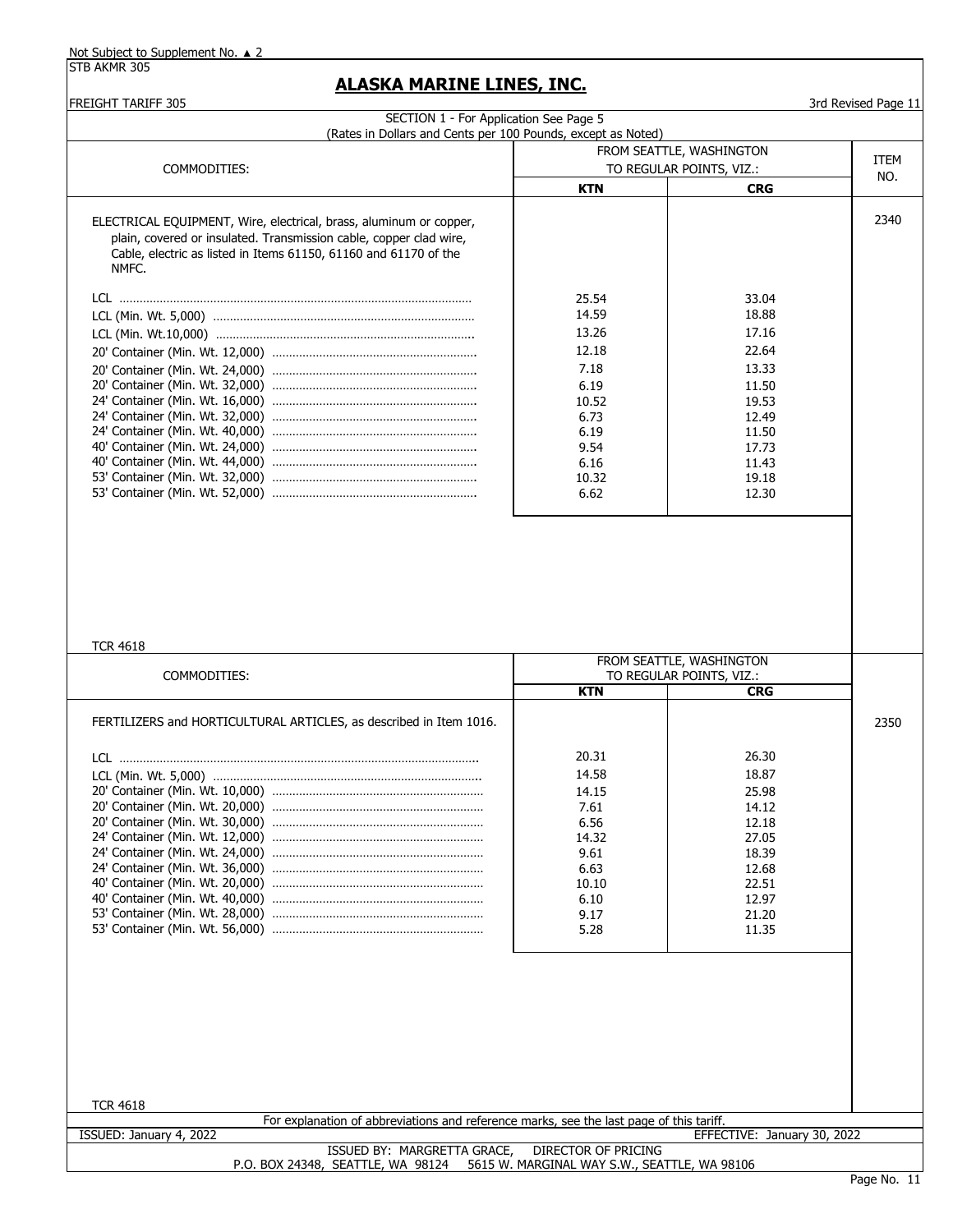| FREIGHT TARIFF 305                                                                                                   |                          |                             | 4th Revised Page 12 |
|----------------------------------------------------------------------------------------------------------------------|--------------------------|-----------------------------|---------------------|
| SECTION 1 - For Application See Page 5                                                                               |                          |                             |                     |
| (Rates in Dollars and Cents per 100 Pounds, except as Noted)                                                         |                          |                             |                     |
|                                                                                                                      | FROM SEATTLE, WASHINGTON | ITEM                        |                     |
| COMMODITIES:                                                                                                         |                          | TO REGULAR POINTS, VIZ.:    | NO.                 |
|                                                                                                                      | <b>KTN</b>               | <b>CRG</b>                  |                     |
|                                                                                                                      |                          |                             |                     |
| INSULATING MATERIAL, NOS, as described under the heading                                                             |                          |                             | 2546                |
| "Insulating Materials" in the NMFC. (See Note 1)                                                                     |                          |                             |                     |
|                                                                                                                      |                          |                             |                     |
|                                                                                                                      | 46.99<br>40.77           | 79.05<br>75.71              |                     |
|                                                                                                                      | 20.09                    | 37.34                       |                     |
|                                                                                                                      |                          |                             |                     |
|                                                                                                                      | 38.49                    | 71.49                       |                     |
|                                                                                                                      | 19.52                    | 36.27                       |                     |
|                                                                                                                      | 32.75                    | 60.82                       |                     |
|                                                                                                                      | 14.36                    | 26.66                       |                     |
|                                                                                                                      | 33.07                    | 61.42                       |                     |
|                                                                                                                      | 14.68                    | 27.27                       |                     |
|                                                                                                                      |                          |                             |                     |
|                                                                                                                      |                          |                             |                     |
|                                                                                                                      |                          |                             |                     |
| NOTE 1. Rate applies only to rolls, batts, bags, or boxes and specifically excludes rigid sheet or insulation board. |                          |                             |                     |
|                                                                                                                      |                          |                             |                     |
|                                                                                                                      |                          |                             |                     |
| <b>TCR 4618</b>                                                                                                      |                          |                             |                     |
|                                                                                                                      |                          | FROM SEATTLE, WASHINGTON    |                     |
| COMMODITIES:                                                                                                         |                          | TO REGULAR POINTS, VIZ.:    |                     |
|                                                                                                                      | <b>KTN</b>               | <b>CRG</b>                  |                     |
|                                                                                                                      |                          |                             |                     |
| IRON and STEEL and OTHER ARTICLES, as described in Item 1021,                                                        |                          |                             | 2574                |
| Group I and II.                                                                                                      |                          |                             |                     |
|                                                                                                                      |                          |                             |                     |
|                                                                                                                      |                          |                             |                     |
|                                                                                                                      | 22.14                    | 26.04                       |                     |
|                                                                                                                      | 14.35                    | 16.87                       |                     |
|                                                                                                                      | 12.85                    | 15.11                       |                     |
|                                                                                                                      | 7.18                     | 11.16                       |                     |
|                                                                                                                      | 5.50                     | 7.40                        |                     |
|                                                                                                                      | 7.47                     | 10.78                       |                     |
|                                                                                                                      | 5.47                     | 7.50                        |                     |
|                                                                                                                      | 6.31                     | 9.21                        |                     |
|                                                                                                                      | 6.24                     | 9.00                        |                     |
|                                                                                                                      |                          |                             |                     |
|                                                                                                                      |                          |                             |                     |
|                                                                                                                      |                          |                             |                     |
|                                                                                                                      |                          |                             |                     |
|                                                                                                                      |                          |                             |                     |
|                                                                                                                      |                          |                             |                     |
|                                                                                                                      |                          |                             |                     |
|                                                                                                                      |                          |                             |                     |
|                                                                                                                      |                          |                             |                     |
|                                                                                                                      |                          |                             |                     |
|                                                                                                                      |                          |                             |                     |
|                                                                                                                      |                          |                             |                     |
|                                                                                                                      |                          |                             |                     |
|                                                                                                                      |                          |                             |                     |
|                                                                                                                      |                          |                             |                     |
| <b>TCR 4618</b>                                                                                                      |                          |                             |                     |
| For explanation of abbreviations and reference marks, see the last page of this tariff.                              |                          |                             |                     |
| ISSUED: January 4, 2022<br>ISSUED BY: MARGRETTA GRACE,                                                               | DIRECTOR OF PRICING      | EFFECTIVE: January 30, 2022 |                     |
| P.O. BOX 24348, SEATTLE, WA 98124 5615 W. MARGINAL WAY S.W., SEATTLE, WA 98106                                       |                          |                             |                     |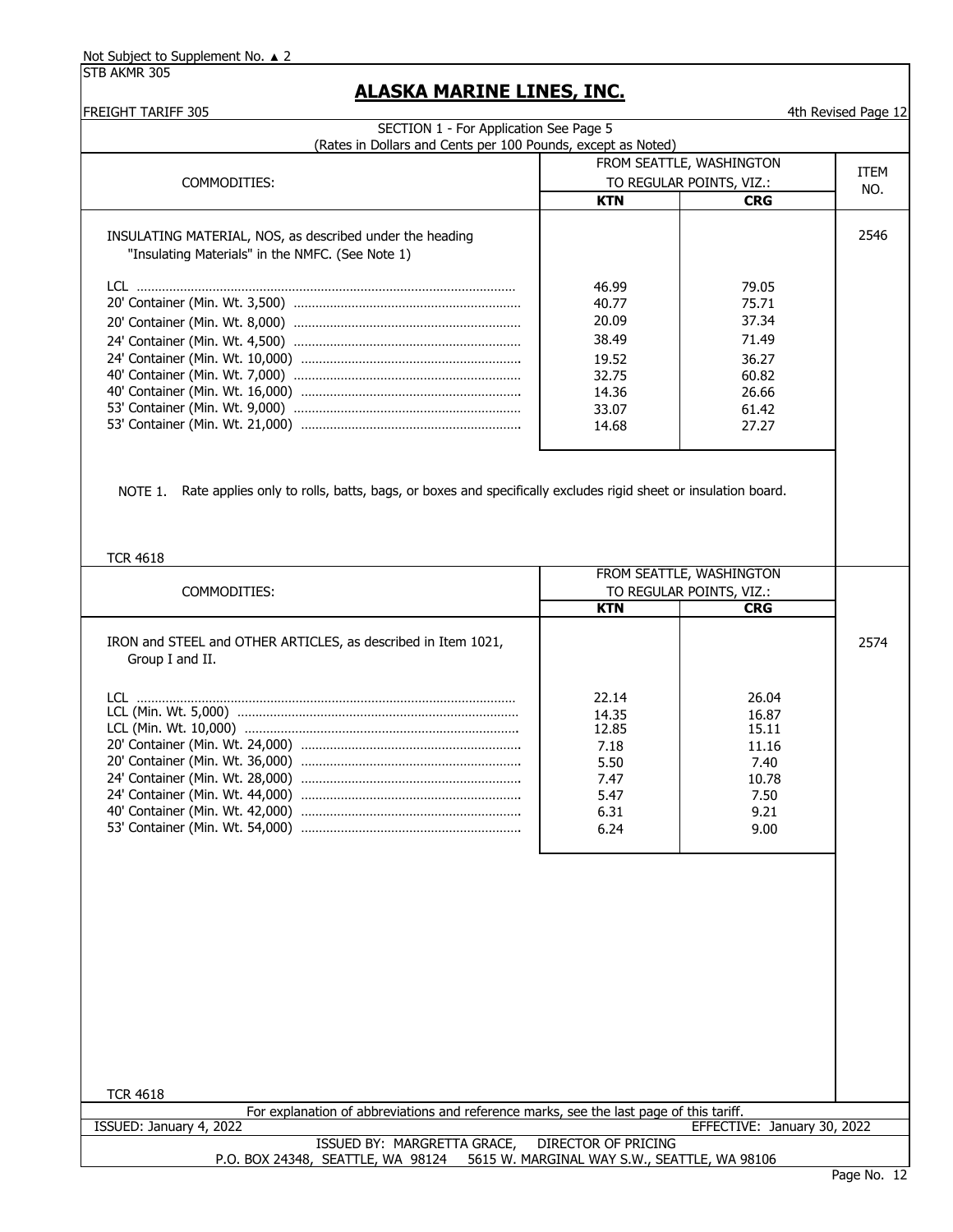| <b>FREIGHT TARIFF 305</b>                                                               |                     |                             | 3rd Revised Page 13 |
|-----------------------------------------------------------------------------------------|---------------------|-----------------------------|---------------------|
| SECTION 1 - For Application See Page 5                                                  |                     |                             |                     |
| (Rates in Dollars and Cents per 100 Pounds, except as Noted)                            |                     |                             |                     |
|                                                                                         |                     | FROM SEATTLE, WASHINGTON    | <b>ITEM</b>         |
| COMMODITIES:                                                                            |                     | TO REGULAR POINTS, VIZ.:    | NO.                 |
|                                                                                         | <b>KTN</b>          | <b>CRG</b>                  |                     |
| IRON and STEEL, Sheet Metal Duct Work, Spiral Pipe, Pipe or Duct with                   |                     |                             | 2591                |
| side seams closed, and Accessories.                                                     |                     |                             |                     |
|                                                                                         |                     |                             |                     |
|                                                                                         | 27.44               | 35.51                       |                     |
|                                                                                         | 23.01               | 42.73                       |                     |
|                                                                                         | 14.88               | 27.65                       |                     |
|                                                                                         | 24.65               | 45.78                       |                     |
|                                                                                         | 15.96               | 29.63                       |                     |
|                                                                                         | 19.17               | 35.61                       |                     |
|                                                                                         | 12.41               | 23.04                       |                     |
|                                                                                         | 19.40               | 36.03                       |                     |
|                                                                                         | 11.16               | 20.73                       |                     |
|                                                                                         |                     |                             |                     |
|                                                                                         |                     |                             |                     |
|                                                                                         |                     |                             |                     |
|                                                                                         |                     |                             |                     |
|                                                                                         |                     |                             |                     |
|                                                                                         |                     |                             |                     |
|                                                                                         |                     |                             |                     |
|                                                                                         |                     |                             |                     |
| <b>TCR 4618</b>                                                                         |                     |                             |                     |
|                                                                                         |                     | FROM SEATTLE, WASHINGTON    |                     |
| COMMODITIES:                                                                            |                     | TO REGULAR POINTS, VIZ.:    |                     |
|                                                                                         | <b>KTN</b>          | <b>CRG</b>                  |                     |
|                                                                                         |                     |                             |                     |
| IRON or STEEL ARTICLES, Pipe and Fittings, Cast Iron, Ductile (without                  |                     |                             | 2600                |
| structural fabrication) or Wrought Iron. (See Note 1)                                   |                     |                             |                     |
|                                                                                         |                     |                             |                     |
|                                                                                         | 22.14               | 28.65                       |                     |
|                                                                                         | 14.35               | 18.56                       |                     |
|                                                                                         | 13.24               | 17.13                       |                     |
|                                                                                         | 7.18                | 13.32                       |                     |
|                                                                                         | 6.11                | 11.35                       |                     |
|                                                                                         | 7.47                | 13.88                       |                     |
|                                                                                         | 6.08                | 11.28                       |                     |
|                                                                                         | 6.31                | 11.73                       |                     |
|                                                                                         |                     |                             |                     |
|                                                                                         |                     |                             |                     |
|                                                                                         |                     |                             |                     |
|                                                                                         |                     |                             |                     |
|                                                                                         |                     |                             |                     |
|                                                                                         |                     |                             |                     |
|                                                                                         |                     |                             |                     |
|                                                                                         |                     |                             |                     |
|                                                                                         |                     |                             |                     |
|                                                                                         |                     |                             |                     |
|                                                                                         |                     |                             |                     |
|                                                                                         |                     |                             |                     |
|                                                                                         |                     |                             |                     |
|                                                                                         |                     |                             |                     |
| <b>TCR 4618</b>                                                                         |                     |                             |                     |
| For explanation of abbreviations and reference marks, see the last page of this tariff. |                     |                             |                     |
| ISSUED: January 4, 2022                                                                 |                     | EFFECTIVE: January 30, 2022 |                     |
| ISSUED BY: MARGRETTA GRACE,                                                             | DIRECTOR OF PRICING |                             |                     |
| P.O. BOX 24348, SEATTLE, WA 98124 5615 W. MARGINAL WAY S.W., SEATTLE, WA 98106          |                     |                             |                     |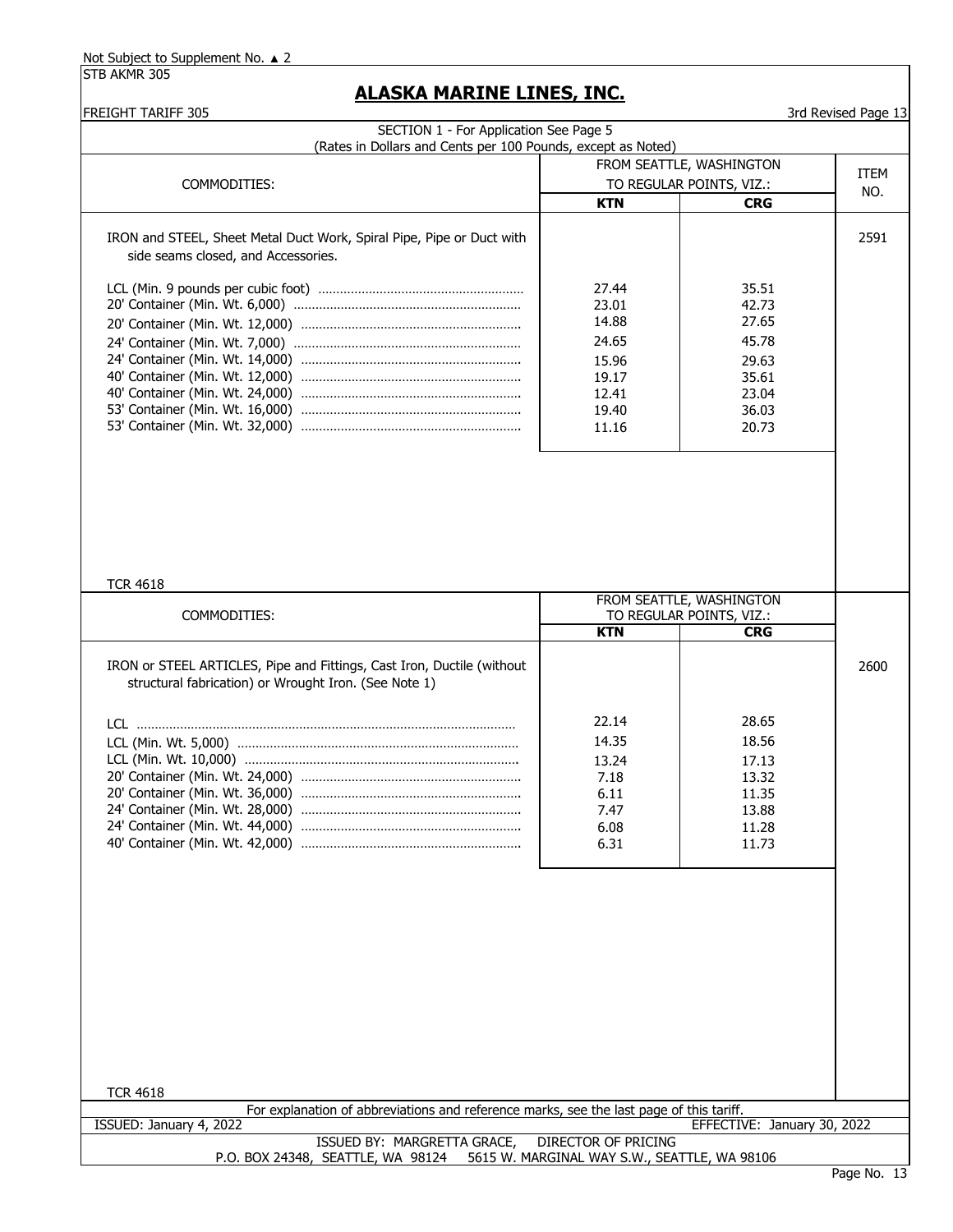STB AKMR 305

| <b>FREIGHT TARIFF 305</b>                |                                                                                                                                                                                                                                                                                                                                    |                                                  |                                                      | 3rd Revised Page 14 |
|------------------------------------------|------------------------------------------------------------------------------------------------------------------------------------------------------------------------------------------------------------------------------------------------------------------------------------------------------------------------------------|--------------------------------------------------|------------------------------------------------------|---------------------|
|                                          | SECTION 1 - For Application See Page 5<br>(Rates in Dollars and Cents per 100 Pounds, except as Noted)                                                                                                                                                                                                                             |                                                  |                                                      |                     |
|                                          |                                                                                                                                                                                                                                                                                                                                    |                                                  | FROM SEATTLE, WASHINGTON                             |                     |
|                                          | COMMODITIES:                                                                                                                                                                                                                                                                                                                       |                                                  | TO REGULAR POINTS, VIZ.:                             | ITEM                |
|                                          |                                                                                                                                                                                                                                                                                                                                    | <b>KTN</b>                                       | <b>CRG</b>                                           | NO.                 |
|                                          | CULVERT, ALUMINUM, IRON or STEEL, PLASTIC; SU, bundled not<br>exceeding 8'6" wide or 8'6" high. (See Notes 1 through 4)                                                                                                                                                                                                            | \$3.62<br>\$1,323.00<br>\$1,580.00<br>\$2,163.00 | \$4.68<br>\$2,109.00<br>\$2,772.00<br>\$3,371.00     | 2601                |
| NOTE 1.<br>NOTE 2.<br>NOTE 3.<br>NOTE 4. | Platform rates are in dollars and cents per platform.<br>Shipment must be steel strapped into lifts able to be handled by forklift.<br>Rates also apply to culvert with bottoms attached.<br>Shipments exceeding dimensions of equipment are subject to over dimension charges per STB AKMR 100,<br>Series, Item 568.              |                                                  |                                                      |                     |
| <b>TCR 4618</b>                          |                                                                                                                                                                                                                                                                                                                                    |                                                  |                                                      |                     |
|                                          | COMMODITIES:                                                                                                                                                                                                                                                                                                                       |                                                  | FROM SEATTLE, WASHINGTON<br>TO REGULAR POINTS, VIZ.: |                     |
|                                          |                                                                                                                                                                                                                                                                                                                                    | <b>KTN</b>                                       | <b>CRG</b>                                           |                     |
|                                          | LUMBER, VIZ.: Manufactured Joist, in packages, I-Beam Joist consisting<br>of plywood or ground woodboard webbing and laminated veneer or<br>lumber flanges, laminated veneer lumber, wood I-Beam and caps<br>and blocking, including necessary hardware for assembly. (Trade<br>names may be shown as TJI or BCI or another name). | 22.54<br>13.91<br>6.62<br>7.09<br>6.02           | 29.18<br>18.00<br>12.31<br>13.19<br>11.19            | 2648                |
| <b>TCR 4618</b>                          | For explanation of abbreviations and reference marks, see the last page of this tariff.                                                                                                                                                                                                                                            |                                                  |                                                      |                     |
| ISSUED: January 4, 2022                  |                                                                                                                                                                                                                                                                                                                                    |                                                  | EFFECTIVE: January 30, 2022                          |                     |
|                                          | ISSUED BY: MARGRETTA GRACE,                                                                                                                                                                                                                                                                                                        | <b>DIRECTOR OF PRICING</b>                       |                                                      |                     |
|                                          | P.O. BOX 24348, SEATTLE, WA 98124                                                                                                                                                                                                                                                                                                  | 5615 W. MARGINAL WAY S.W., SEATTLE, WA 98106     |                                                      |                     |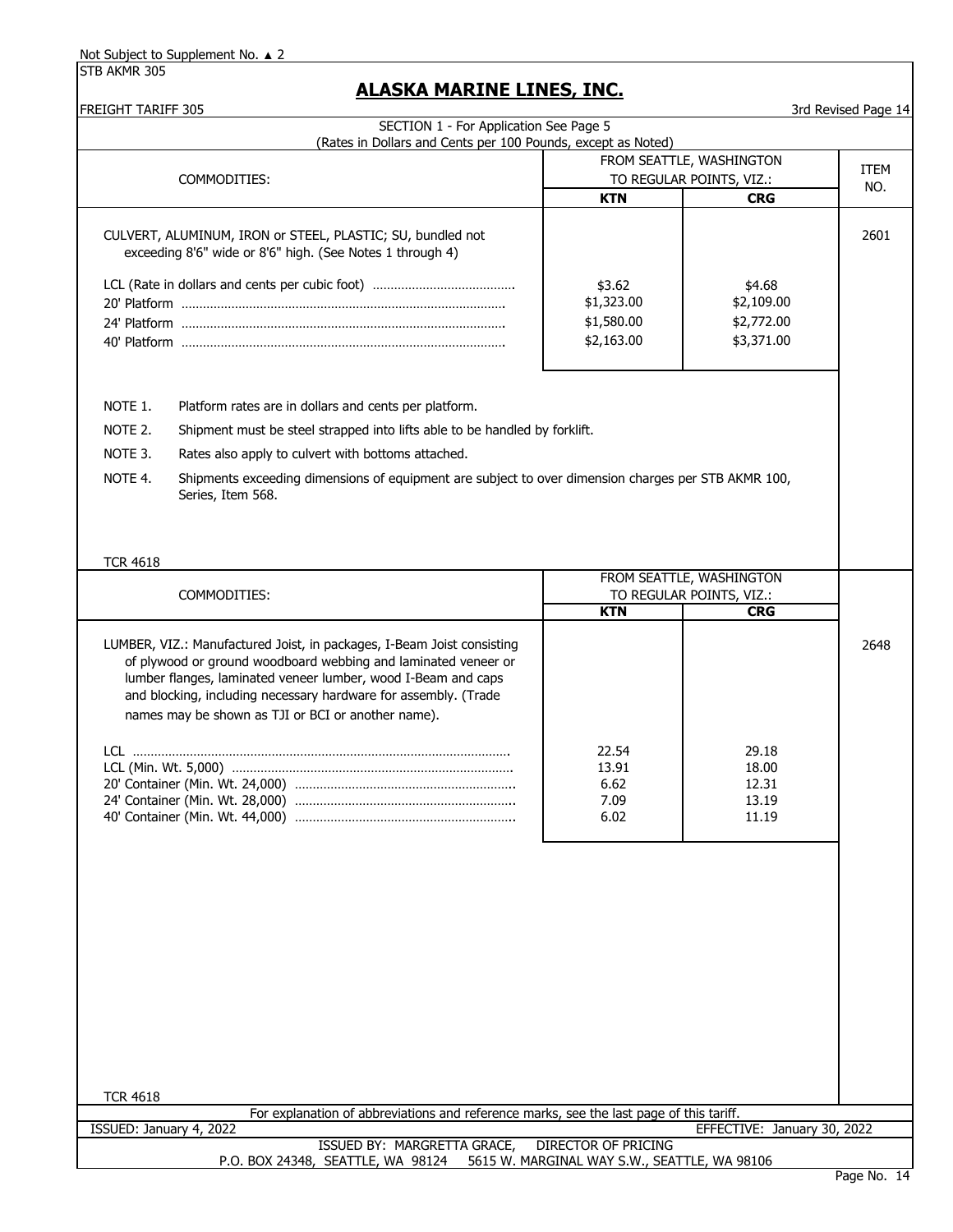| <b>FREIGHT TARIFF 305</b>                                                                                                                                                           |                     |                                        | 3rd Revised Page 15 |
|-------------------------------------------------------------------------------------------------------------------------------------------------------------------------------------|---------------------|----------------------------------------|---------------------|
| SECTION 1 - For Application See Page 5                                                                                                                                              |                     |                                        |                     |
| (Rates in Dollars and Cents per 100 Pounds, except as Noted)                                                                                                                        |                     |                                        |                     |
|                                                                                                                                                                                     |                     | FROM SEATTLE, WASHINGTON               | ITEM                |
| COMMODITIES:                                                                                                                                                                        | <b>KTN</b>          | TO REGULAR POINTS, VIZ.:<br><b>CRG</b> | NO.                 |
|                                                                                                                                                                                     |                     |                                        |                     |
| LUMBER, Boards or Sheets, flat, Viz.: Particle Board; Paneling, NOS;<br>Plywood; Waferboard, Orientated Strand Board, (OSB); Wood, built                                            |                     |                                        | 2651                |
| up or combined, NOI.                                                                                                                                                                |                     |                                        |                     |
|                                                                                                                                                                                     | 18.62               | 24.08                                  |                     |
|                                                                                                                                                                                     | 14.28               | 18.50                                  |                     |
|                                                                                                                                                                                     | 12.68               | 16.41                                  |                     |
|                                                                                                                                                                                     | 6.87                | 12.78                                  |                     |
|                                                                                                                                                                                     | 5.71                | 10.62                                  |                     |
|                                                                                                                                                                                     | 6.37<br>5.64        | 11.84<br>10.47                         |                     |
|                                                                                                                                                                                     | 6.25                | 11.61                                  |                     |
|                                                                                                                                                                                     | 6.01                | 11.16                                  |                     |
|                                                                                                                                                                                     |                     |                                        |                     |
| <b>TCR 4618</b>                                                                                                                                                                     |                     | FROM SEATTLE, WASHINGTON               |                     |
| COMMODITIES:                                                                                                                                                                        |                     | TO REGULAR POINTS, VIZ.:               |                     |
|                                                                                                                                                                                     | <b>KTN</b>          | <b>CRG</b>                             |                     |
| LUMBER, Viz.: Lumber Rough or Surfaced, NOS; TIES, Railroad;<br>TIMBERS; SURVEY STAKES; GLU LAMINATED BEAMS, in straight<br>forms laminated or buildup; FIBRE and CEMENT, Combined. |                     |                                        | 2658                |
|                                                                                                                                                                                     | 18.62               | 24.09                                  |                     |
|                                                                                                                                                                                     | 14.28               | 18.50                                  |                     |
|                                                                                                                                                                                     | 12.68               | 16.41                                  |                     |
|                                                                                                                                                                                     | 6.87                | 12.78                                  |                     |
|                                                                                                                                                                                     | 5.71<br>6.37        | 10.62<br>11.84                         |                     |
|                                                                                                                                                                                     | 5.64                | 10.46                                  |                     |
|                                                                                                                                                                                     | 6.07                | 11.26                                  |                     |
|                                                                                                                                                                                     | 5.84                | 10.83                                  |                     |
|                                                                                                                                                                                     |                     |                                        |                     |
|                                                                                                                                                                                     |                     |                                        |                     |
|                                                                                                                                                                                     |                     |                                        |                     |
| <b>TCR 4618</b>                                                                                                                                                                     |                     |                                        |                     |
| For explanation of abbreviations and reference marks, see the last page of this tariff.                                                                                             |                     |                                        |                     |
| ISSUED: January 4, 2022                                                                                                                                                             |                     | EFFECTIVE: January 30, 2022            |                     |
| ISSUED BY: MARGRETTA GRACE,<br>P.O. BOX 24348, SEATTLE, WA 98124 5615 W. MARGINAL WAY S.W., SEATTLE, WA 98106                                                                       | DIRECTOR OF PRICING |                                        |                     |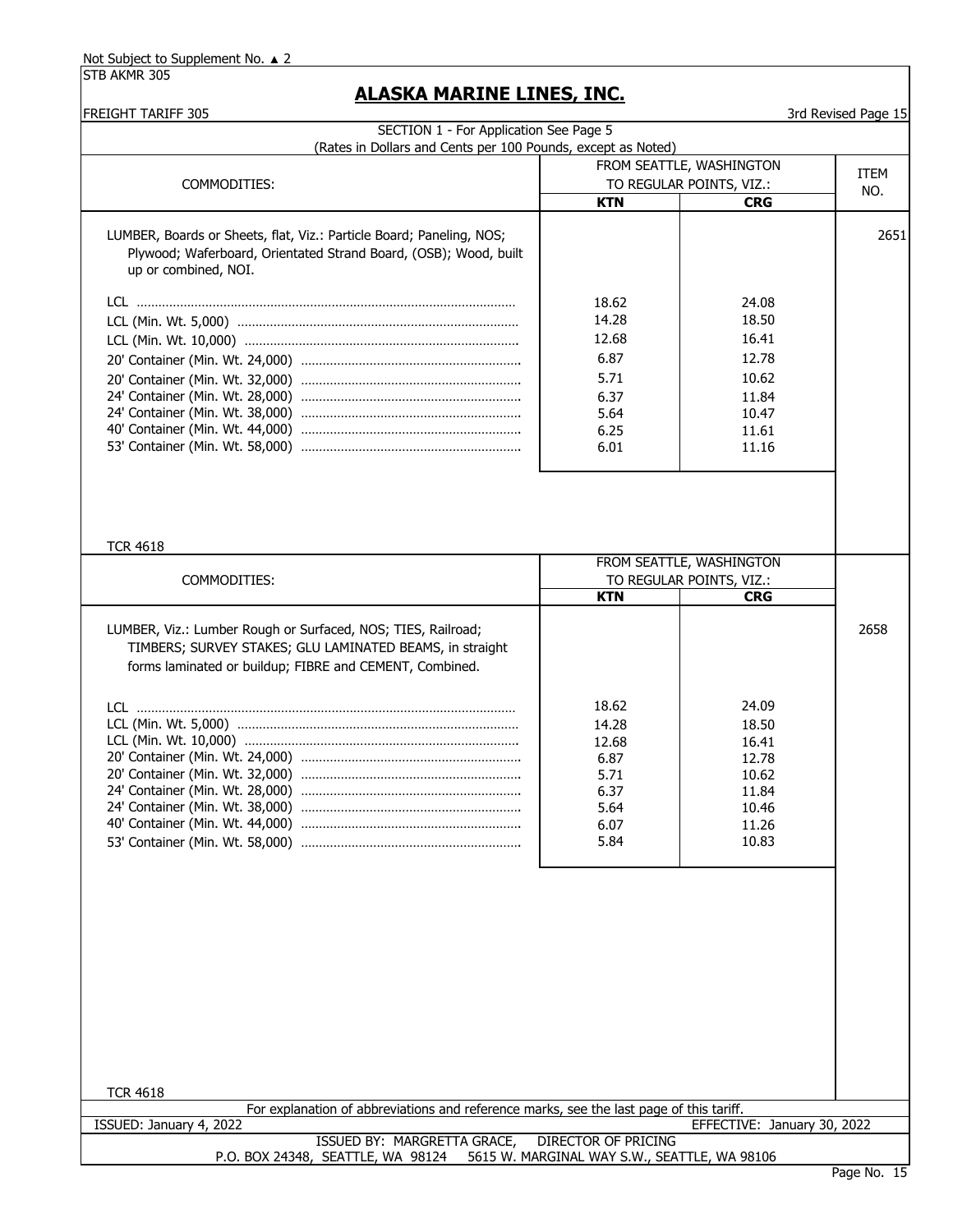STB AKMR 305

| <b>FREIGHT TARIFF 305</b>                                                                                                |                            |                                                      | 3rd Revised Page 16 |  |
|--------------------------------------------------------------------------------------------------------------------------|----------------------------|------------------------------------------------------|---------------------|--|
| SECTION 1 - For Application See Page 5                                                                                   |                            |                                                      |                     |  |
| (Rates in Dollars and Cents per 100 Pounds, except as Noted)                                                             |                            |                                                      |                     |  |
|                                                                                                                          |                            | FROM SEATTLE, WASHINGTON<br>TO REGULAR POINTS, VIZ.: |                     |  |
| COMMODITIES:                                                                                                             |                            |                                                      | NO.                 |  |
|                                                                                                                          | <b>KTN</b>                 | <b>CRG</b>                                           |                     |  |
| LUMBER Viz.: Poles or Piling, treated or untreated. (See Notes 1<br>through 3).                                          |                            |                                                      | 2660                |  |
|                                                                                                                          |                            |                                                      |                     |  |
|                                                                                                                          | 22.39<br>5.50              | 28.96<br>10.21                                       |                     |  |
|                                                                                                                          | 9.29                       | 17.25                                                |                     |  |
| Exceeding 40' OAL, but not exceeding 54' OAL (Min. Wt. 30,000)                                                           | 12.24                      | 22.72                                                |                     |  |
| Exceeding 54' OAL, but not exceeding 65' OAL (Min. Wt. 30,000)                                                           | 14.35                      | 26.67                                                |                     |  |
| Exceeding 65' OAL, but not exceeding 75' OAL (Min. Wt. 30,000)                                                           | 15.13                      | 28.11                                                |                     |  |
| Exceeding 75' OAL, but not exceeding 85' OAL (Min. Wt. 30,000)                                                           | 16.68                      | 30.96                                                |                     |  |
| Exceeding 85' OAL, but not exceeding 95' OAL (Min. Wt. 30,000)                                                           | 18.12                      | 33.65                                                |                     |  |
| Exceeding 95' OAL, but not exceeding 105' OAL (Min. Wt. 30,000)                                                          | 21.74                      | 40.36                                                |                     |  |
|                                                                                                                          |                            |                                                      |                     |  |
|                                                                                                                          |                            |                                                      |                     |  |
|                                                                                                                          |                            |                                                      |                     |  |
| Shipper must show the number of poles and piling in each length group, together with the gross weight of each<br>NOTE 1. |                            |                                                      |                     |  |
| length of piling. Total gross weight of the entire shipment, of all sizes shipped, will be used to determine the         |                            |                                                      |                     |  |
| rate basis for each length shipped.                                                                                      |                            |                                                      |                     |  |
|                                                                                                                          |                            |                                                      |                     |  |
| NOTE 2.<br>EXCEPTION: AKMR 100, series, Item 568 (A) (I) shall not apply.                                                |                            |                                                      |                     |  |
| NOTE 3.<br>Shipments exceeding 40' in overall length will move between Carriers terminals only.                          |                            |                                                      |                     |  |
|                                                                                                                          |                            |                                                      |                     |  |
| <b>TCR 4618</b>                                                                                                          |                            | FROM SEATTLE, WASHINGTON                             |                     |  |
| COMMODITIES:                                                                                                             |                            | TO REGULAR POINTS, VIZ.:                             |                     |  |
|                                                                                                                          | <b>KTN</b>                 | <b>CRG</b>                                           |                     |  |
|                                                                                                                          |                            |                                                      |                     |  |
| MANHOLES or UTILITY VAULTS, NOI, concrete reinforced or not                                                              |                            |                                                      | 2693                |  |
| reinforced.                                                                                                              |                            |                                                      |                     |  |
|                                                                                                                          | 25.27                      | 32.70                                                |                     |  |
|                                                                                                                          |                            |                                                      |                     |  |
|                                                                                                                          | 14.43                      | 18.66                                                |                     |  |
|                                                                                                                          | 13.25                      | 17.15                                                |                     |  |
|                                                                                                                          | 6.95<br>5.76               | 12.90<br>10.72                                       |                     |  |
|                                                                                                                          | 6.68                       | 12.41                                                |                     |  |
|                                                                                                                          | 5.86                       | 10.85                                                |                     |  |
|                                                                                                                          | 5.94                       | 11.04                                                |                     |  |
|                                                                                                                          | 5.88                       | 10.90                                                |                     |  |
|                                                                                                                          |                            |                                                      |                     |  |
|                                                                                                                          |                            |                                                      |                     |  |
|                                                                                                                          |                            |                                                      |                     |  |
|                                                                                                                          |                            |                                                      |                     |  |
|                                                                                                                          |                            |                                                      |                     |  |
|                                                                                                                          |                            |                                                      |                     |  |
|                                                                                                                          |                            |                                                      |                     |  |
|                                                                                                                          |                            |                                                      |                     |  |
| <b>TCR 4618</b>                                                                                                          |                            |                                                      |                     |  |
| For explanation of abbreviations and reference marks, see the last page of this tariff.                                  |                            |                                                      |                     |  |
| ISSUED: January 4, 2022                                                                                                  |                            | EFFECTIVE: January 30, 2022                          |                     |  |
| ISSUED BY: MARGRETTA GRACE,                                                                                              | <b>DIRECTOR OF PRICING</b> |                                                      |                     |  |
| P.O. BOX 24348, SEATTLE, WA 98124 5615 W. MARGINAL WAY S.W., SEATTLE, WA 98106                                           |                            |                                                      |                     |  |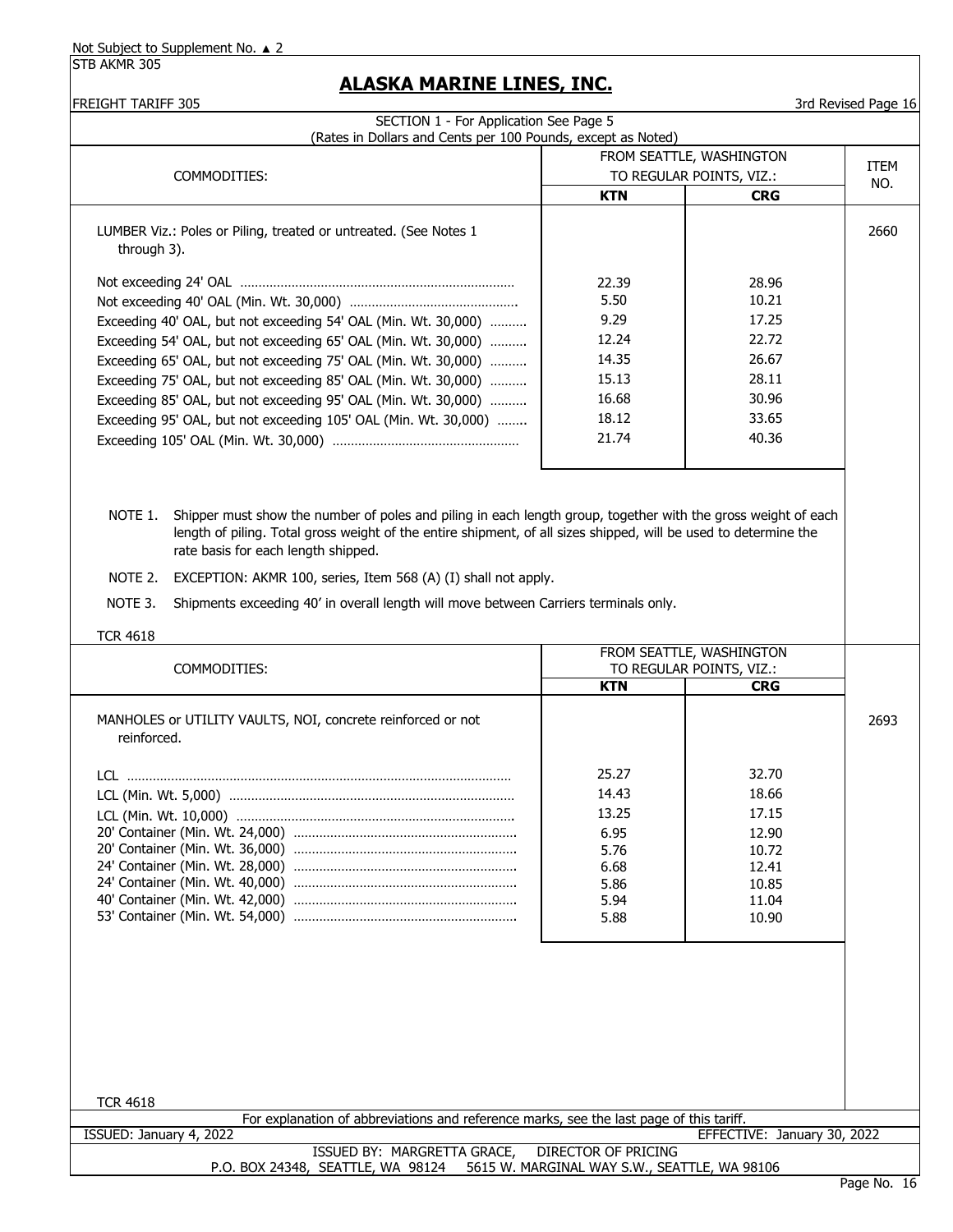STB AKMR 305

| <b>ITEM</b>                 |
|-----------------------------|
|                             |
|                             |
|                             |
| NO.                         |
| 2720                        |
|                             |
|                             |
|                             |
| 2721                        |
|                             |
|                             |
|                             |
| EFFECTIVE: January 30, 2022 |
|                             |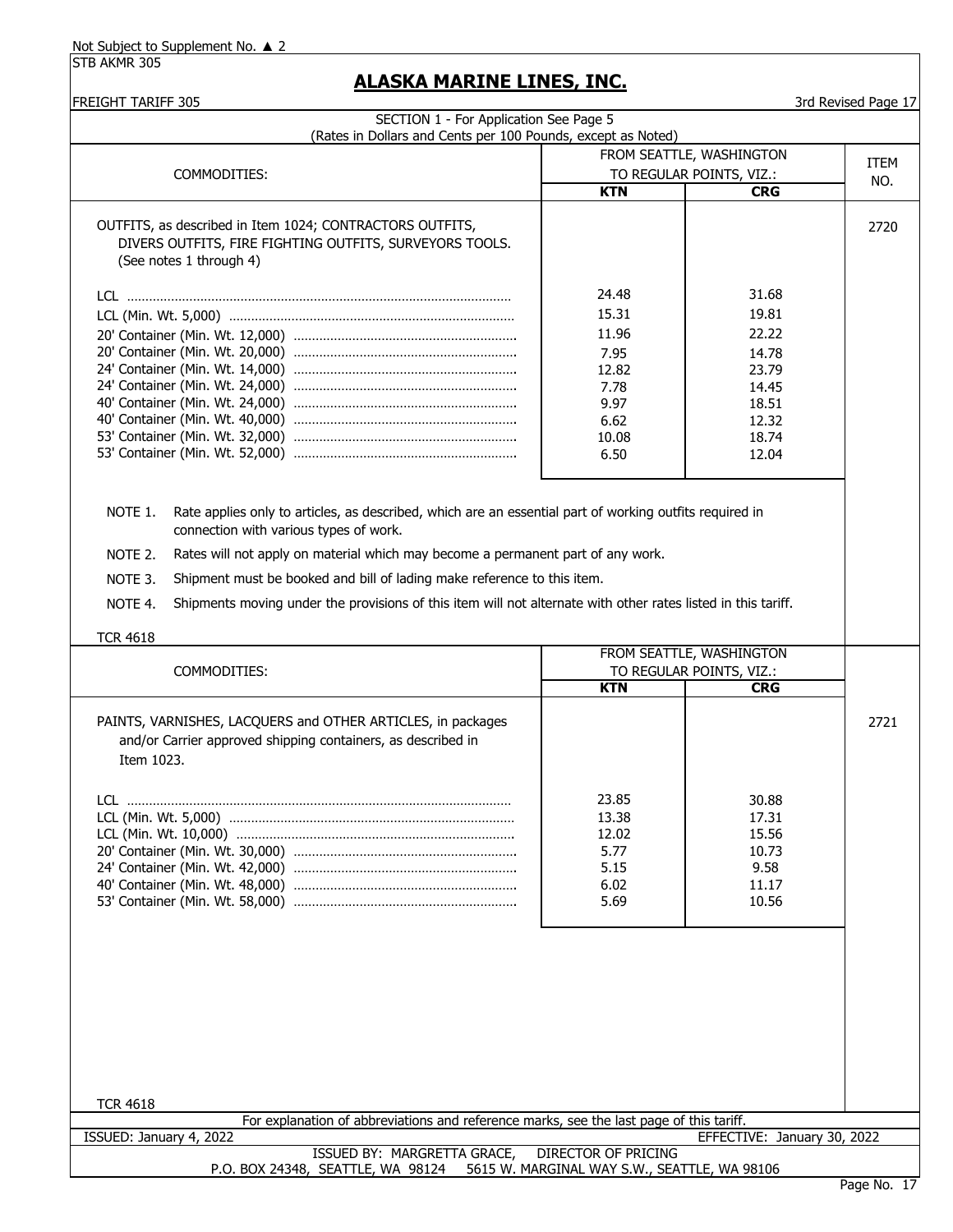| <b>FREIGHT TARIFF 305</b>                                                                                                                                                                   |                                              |                                        | 3rd Revised Page 18 |
|---------------------------------------------------------------------------------------------------------------------------------------------------------------------------------------------|----------------------------------------------|----------------------------------------|---------------------|
| SECTION 1 - For Application See Page 5                                                                                                                                                      |                                              |                                        |                     |
| (Rates in Dollars and Cents per 100 Pounds, except as Noted)                                                                                                                                |                                              |                                        |                     |
|                                                                                                                                                                                             |                                              | FROM SEATTLE, WASHINGTON               | <b>ITEM</b>         |
| COMMODITIES:                                                                                                                                                                                |                                              | TO REGULAR POINTS, VIZ.:               | NO.                 |
|                                                                                                                                                                                             | <b>KTN</b>                                   | <b>CRG</b>                             |                     |
| PIPE, and PIPE FITTINGS, Viz.: (See Below)                                                                                                                                                  |                                              |                                        | 2784                |
|                                                                                                                                                                                             | 33.22                                        | 43.00                                  |                     |
|                                                                                                                                                                                             | 22.45                                        | 41.69                                  |                     |
|                                                                                                                                                                                             | 12.91                                        | 23.98                                  |                     |
|                                                                                                                                                                                             | 8.35                                         | 15.50                                  |                     |
|                                                                                                                                                                                             | 21.05                                        | 39.09                                  |                     |
|                                                                                                                                                                                             | 15.13                                        | 28.11                                  |                     |
|                                                                                                                                                                                             | 7.55                                         | 14.01                                  |                     |
|                                                                                                                                                                                             | 18.71                                        | 34.74                                  |                     |
|                                                                                                                                                                                             | 9.41                                         | 17.48                                  |                     |
|                                                                                                                                                                                             | 6.48                                         | 12.06                                  |                     |
|                                                                                                                                                                                             | 18.57                                        | 34.50                                  |                     |
|                                                                                                                                                                                             | 10.25<br>7.86                                | 19.04                                  |                     |
|                                                                                                                                                                                             |                                              | 14.59                                  |                     |
|                                                                                                                                                                                             |                                              |                                        |                     |
| Viz.;                                                                                                                                                                                       |                                              |                                        |                     |
| Plastic or Rubber, flexible or other than flexible, in straight lengths or in coils.<br>Pre-Insulated Polyethylene Pipe, covered or not covered with galvanized steel or aluminum wrapping. |                                              |                                        |                     |
| Pipe, consisting of a core of cement pipe; iron pipe or rigid plastic pipe; covered with expanded or foamed plastic;                                                                        |                                              |                                        |                     |
| and surrounded by outer sheath of plastic pipe, or Cement Pipe containing asbestos fibre.                                                                                                   |                                              |                                        |                     |
|                                                                                                                                                                                             |                                              |                                        |                     |
|                                                                                                                                                                                             |                                              |                                        |                     |
|                                                                                                                                                                                             |                                              |                                        |                     |
| <b>TCR 4618</b>                                                                                                                                                                             |                                              |                                        |                     |
|                                                                                                                                                                                             |                                              | FROM SEATTLE, WASHINGTON               |                     |
| COMMODITIES:                                                                                                                                                                                | <b>KTN</b>                                   | TO REGULAR POINTS, VIZ.:<br><b>CRG</b> |                     |
|                                                                                                                                                                                             |                                              |                                        |                     |
| PLASTICS or PLASTIC ARTICLES, Viz.: (See Below) (see Note 1)                                                                                                                                |                                              |                                        | 2791                |
|                                                                                                                                                                                             |                                              |                                        |                     |
|                                                                                                                                                                                             |                                              |                                        |                     |
| LCL.                                                                                                                                                                                        | 110.34                                       | 151.11                                 |                     |
|                                                                                                                                                                                             | 70.67                                        | 131.22                                 |                     |
|                                                                                                                                                                                             | 73.00                                        | 136.67                                 |                     |
|                                                                                                                                                                                             | 58.88                                        | 109.36                                 |                     |
|                                                                                                                                                                                             | 37.39                                        | 69.44                                  |                     |
|                                                                                                                                                                                             |                                              |                                        |                     |
|                                                                                                                                                                                             |                                              |                                        |                     |
|                                                                                                                                                                                             |                                              |                                        |                     |
| Viz.;                                                                                                                                                                                       |                                              |                                        |                     |
| <b>Rigid Insulation</b>                                                                                                                                                                     |                                              |                                        |                     |
| Forms or Shapes, cellular, expanded or foamed, NOS;                                                                                                                                         |                                              |                                        |                     |
| Polystyrene, expanded                                                                                                                                                                       |                                              |                                        |                     |
| Urethane (polyurethane), formed                                                                                                                                                             |                                              |                                        |                     |
| Rates also apply on commodities named when faced on one or both sides with felt, felt paper, building or<br>NOTE 1.                                                                         |                                              |                                        |                     |
| roofing paper, plain or fiberglass impregnated or metal foil.                                                                                                                               |                                              |                                        |                     |
|                                                                                                                                                                                             |                                              |                                        |                     |
|                                                                                                                                                                                             |                                              |                                        |                     |
| <b>TCR 4618</b>                                                                                                                                                                             |                                              |                                        |                     |
| For explanation of abbreviations and reference marks, see the last page of this tariff.                                                                                                     |                                              |                                        |                     |
| ISSUED: January 4, 2022                                                                                                                                                                     |                                              | EFFECTIVE: January 30, 2022            |                     |
| ISSUED BY: MARGRETTA GRACE,                                                                                                                                                                 | <b>DIRECTOR OF PRICING</b>                   |                                        |                     |
| P.O. BOX 24348, SEATTLE, WA 98124                                                                                                                                                           | 5615 W. MARGINAL WAY S.W., SEATTLE, WA 98106 |                                        |                     |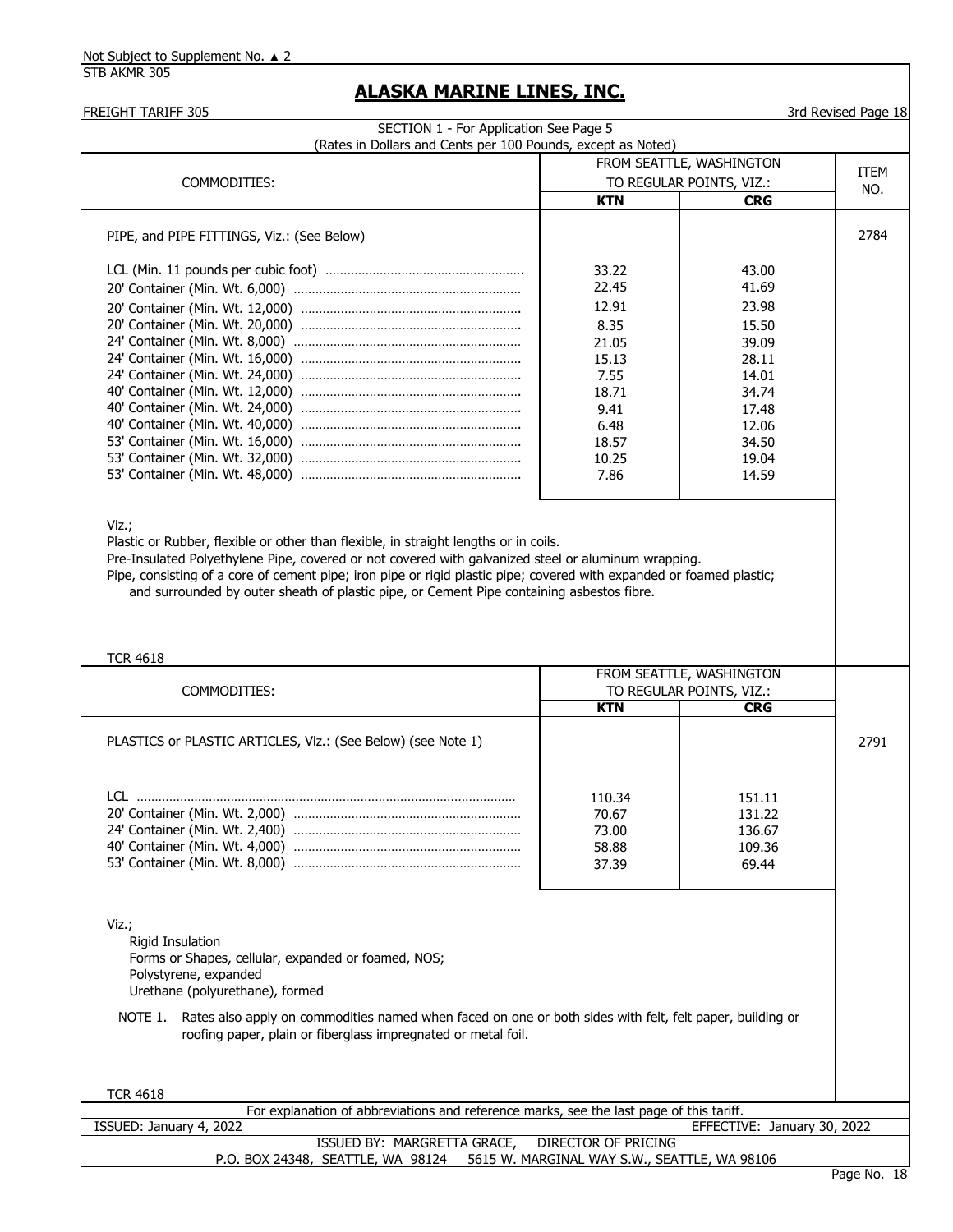|                                                                                                                                                                                       |              | FROM SEATTLE, WASHINGTON                             | <b>ITEM</b> |
|---------------------------------------------------------------------------------------------------------------------------------------------------------------------------------------|--------------|------------------------------------------------------|-------------|
| COMMODITIES:                                                                                                                                                                          |              | TO REGULAR POINTS, VIZ.:                             | NO.         |
|                                                                                                                                                                                       | <b>KTN</b>   | <b>CRG</b>                                           |             |
| PLUMBER'S GOODS, as described under the heading"Plumbers' Goods"                                                                                                                      |              |                                                      | 2798        |
| in the NMFC, excluding Spas (See Note 2)                                                                                                                                              |              |                                                      |             |
|                                                                                                                                                                                       |              |                                                      |             |
|                                                                                                                                                                                       | 27.25        | 35.24                                                |             |
|                                                                                                                                                                                       | 2.82         | 3.50                                                 |             |
|                                                                                                                                                                                       | 23.01        | 42.73                                                |             |
|                                                                                                                                                                                       | 14.95        | 27.77                                                |             |
|                                                                                                                                                                                       | 7.32         | 13.59                                                |             |
|                                                                                                                                                                                       | 6.51         | 12.07                                                |             |
|                                                                                                                                                                                       | 21.57        | 40.04                                                |             |
|                                                                                                                                                                                       | 14.02        | 26.03                                                |             |
|                                                                                                                                                                                       | 6.85<br>6.51 | 12.73<br>12.07                                       |             |
|                                                                                                                                                                                       | 21.57        | 40.07                                                |             |
|                                                                                                                                                                                       | 11.21        | 20.82                                                |             |
|                                                                                                                                                                                       | 6.64         | 12.36                                                |             |
|                                                                                                                                                                                       | 20.54        | 38.15                                                |             |
|                                                                                                                                                                                       | 10.68        | 19.84                                                |             |
|                                                                                                                                                                                       | 6.48         | 12.02                                                |             |
| NOTE 1. LCL Fiberglass Shower Stalls and Tubs rate is in dollars and cents per cubic foot.<br>Bill of Lading must note of "Plumbers' Goods, Item 2798".<br>NOTE 2.<br><b>TCR 4618</b> |              |                                                      |             |
| COMMODITIES:                                                                                                                                                                          |              | FROM SEATTLE, WASHINGTON<br>TO REGULAR POINTS, VIZ.: |             |
|                                                                                                                                                                                       | <b>KTN</b>   | <b>CRG</b>                                           |             |
| RAFTERS, TRUSSES, JOISTS, BEAMS, Open Web Design, Viz.: Arches,                                                                                                                       |              |                                                      |             |
| Rafters, Trusses, manufactured of wood or wood and metal                                                                                                                              |              |                                                      |             |
| combined. Joists, manufactured of wood and metal combined. Glu                                                                                                                        |              |                                                      |             |
| Laminated Beams, in curbed forms laminated or builtup.                                                                                                                                |              |                                                      |             |
|                                                                                                                                                                                       |              |                                                      |             |
|                                                                                                                                                                                       | 26.99        | 34.10                                                |             |
|                                                                                                                                                                                       | 11.72        | 21.77                                                | 2812        |
|                                                                                                                                                                                       | 12.57        | 23.32                                                |             |
|                                                                                                                                                                                       | 14.66        | 27.22                                                |             |
|                                                                                                                                                                                       | 15.88        | 29.48                                                |             |
|                                                                                                                                                                                       |              |                                                      |             |
| NOTE 1.<br>Rate also applies to hardware necessary for the assembly of articles shown, not to exceed 10% of the weight                                                                |              |                                                      |             |
| of the articles named.                                                                                                                                                                |              |                                                      |             |
|                                                                                                                                                                                       |              |                                                      |             |
|                                                                                                                                                                                       |              |                                                      |             |
|                                                                                                                                                                                       |              |                                                      |             |
|                                                                                                                                                                                       |              |                                                      |             |
| <b>TCR 4618</b>                                                                                                                                                                       |              |                                                      |             |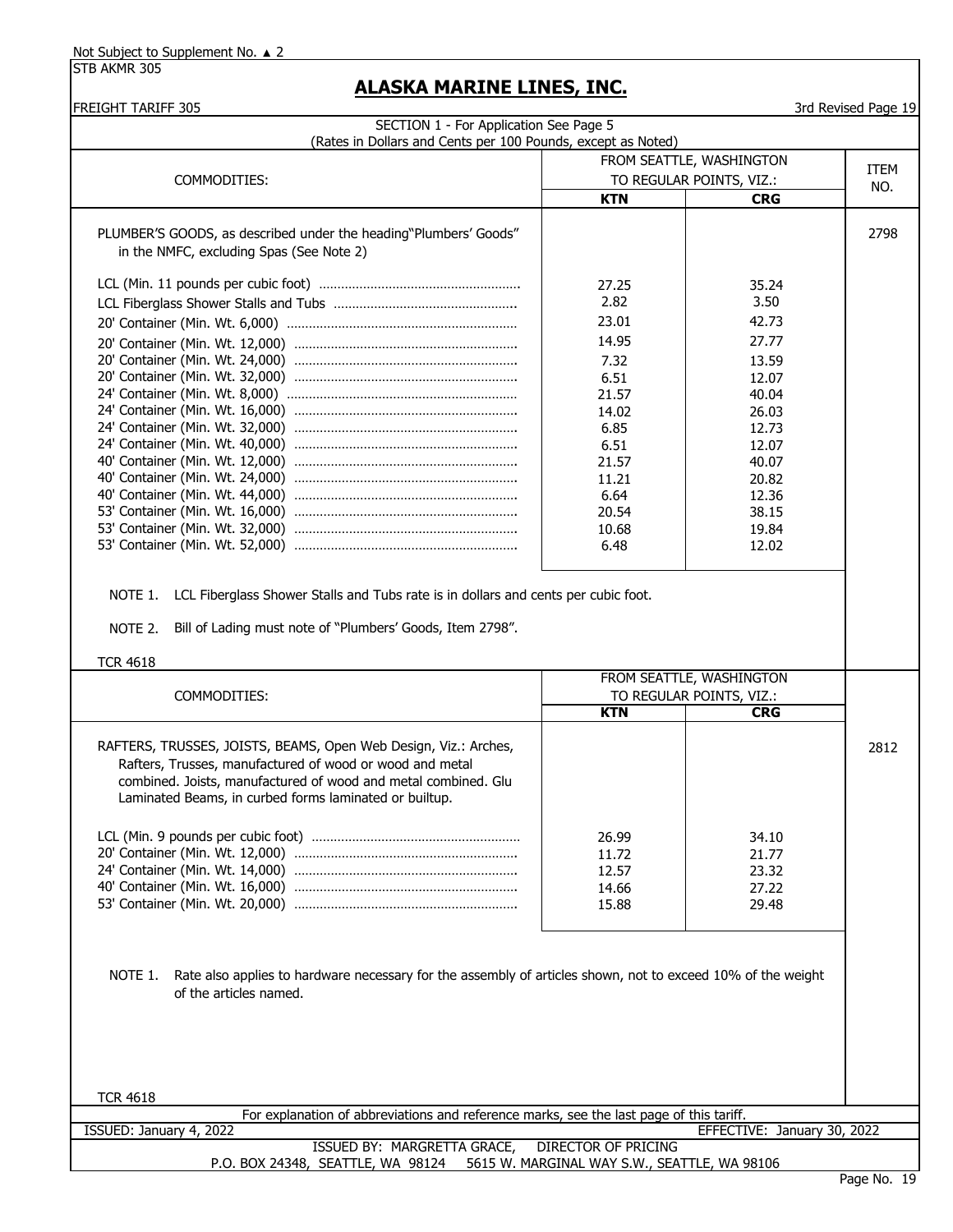STB AKMR 305

| <b>FREIGHT TARIFF 305</b>                                                                                                                                                                                            |                     |                             | 4th Revised Page 20 |
|----------------------------------------------------------------------------------------------------------------------------------------------------------------------------------------------------------------------|---------------------|-----------------------------|---------------------|
| SECTION 1 - For Application See Page 5<br>(Rates in Dollars and Cents per 100 Pounds, except as Noted)                                                                                                               |                     |                             |                     |
|                                                                                                                                                                                                                      |                     | FROM SEATTLE, WASHINGTON    |                     |
| COMMODITIES:                                                                                                                                                                                                         |                     | TO REGULAR POINTS, VIZ.:    | ITEM                |
|                                                                                                                                                                                                                      | <b>KTN</b>          | <b>CRG</b>                  | NO.                 |
|                                                                                                                                                                                                                      |                     |                             |                     |
| ROOFING or SIDING MATERIALS as described in Item 1031. (See Notes                                                                                                                                                    |                     |                             | 2826                |
| $1$ and $2)$                                                                                                                                                                                                         |                     |                             |                     |
|                                                                                                                                                                                                                      |                     |                             |                     |
|                                                                                                                                                                                                                      | 21.25               | 27.49                       |                     |
|                                                                                                                                                                                                                      | 14.81               | 19.16                       |                     |
|                                                                                                                                                                                                                      | 13.89               | 17.98                       |                     |
|                                                                                                                                                                                                                      | 6.82                | 12.66                       |                     |
|                                                                                                                                                                                                                      | 5.89                | 10.92                       |                     |
|                                                                                                                                                                                                                      | 6.58                | 12.22                       |                     |
|                                                                                                                                                                                                                      | 6.19                | 11.50                       |                     |
|                                                                                                                                                                                                                      | 6.19                | 11.50                       |                     |
|                                                                                                                                                                                                                      | 5.77                | 10.72                       |                     |
|                                                                                                                                                                                                                      |                     |                             |                     |
|                                                                                                                                                                                                                      |                     |                             |                     |
| NOTE 1.                                                                                                                                                                                                              |                     |                             |                     |
| With containerload shipments of articles named, there may be included metal fasteners, tin roofing caps,<br>nails, metal or other strips, or mop yarn, not to exceed ten (10%) percent of the weight of the articles |                     |                             |                     |
|                                                                                                                                                                                                                      |                     |                             |                     |
| If requested in advance, rates named herein include protective covering and strapping, when shipment is<br>NOTE 2.                                                                                                   |                     |                             |                     |
| loaded to Carrier's platforms. Bill of Lading to be so noted.                                                                                                                                                        |                     |                             |                     |
|                                                                                                                                                                                                                      |                     |                             |                     |
|                                                                                                                                                                                                                      |                     |                             |                     |
|                                                                                                                                                                                                                      |                     |                             |                     |
| <b>TCR 4618</b>                                                                                                                                                                                                      |                     | FROM SEATTLE, WASHINGTON    |                     |
| COMMODITIES:                                                                                                                                                                                                         |                     | TO REGULAR POINTS, VIZ.:    |                     |
|                                                                                                                                                                                                                      | <b>KTN</b>          | <b>CRG</b>                  |                     |
|                                                                                                                                                                                                                      |                     |                             |                     |
| TILE or HARDWOOD, FLOORING, Viz.: Ceramic Clay, Earthenware,                                                                                                                                                         |                     |                             | 2902                |
| Vinyl, Laminate, Plank, Asphalt, Composition NOI, with density                                                                                                                                                       |                     |                             |                     |
| exceeding 35 lbs. per cubic foot, in cartons, boxes, packages or                                                                                                                                                     |                     |                             |                     |
| crates, palletized. As described in: Items 37860, 182355, 182510                                                                                                                                                     |                     |                             |                     |
| and 182600 of the NMFC. (See Note 1)                                                                                                                                                                                 |                     |                             |                     |
|                                                                                                                                                                                                                      |                     |                             |                     |
|                                                                                                                                                                                                                      | 15.60               | 20.18                       |                     |
|                                                                                                                                                                                                                      | 12.84               | 16.63                       |                     |
|                                                                                                                                                                                                                      | 11.76               | 15.23                       |                     |
|                                                                                                                                                                                                                      | 6.60                | 12.26                       |                     |
|                                                                                                                                                                                                                      | 5.73                | 10.64                       |                     |
|                                                                                                                                                                                                                      | 6.48                | 12.05                       |                     |
|                                                                                                                                                                                                                      | 5.59                | 10.40                       |                     |
|                                                                                                                                                                                                                      | 5.87                | 10.36                       |                     |
|                                                                                                                                                                                                                      | 5.33                | 9.38                        |                     |
|                                                                                                                                                                                                                      |                     |                             |                     |
|                                                                                                                                                                                                                      |                     |                             |                     |
| NOTE 1.<br>Does not apply to Rolled Flooring goods. See Item 2266.                                                                                                                                                   |                     |                             |                     |
|                                                                                                                                                                                                                      |                     |                             |                     |
|                                                                                                                                                                                                                      |                     |                             |                     |
|                                                                                                                                                                                                                      |                     |                             |                     |
| <b>TCR 4618</b>                                                                                                                                                                                                      |                     |                             |                     |
|                                                                                                                                                                                                                      |                     |                             |                     |
|                                                                                                                                                                                                                      |                     |                             |                     |
| For explanation of abbreviations and reference marks, see the last page of this tariff.<br>ISSUED: January 4, 2022                                                                                                   |                     | EFFECTIVE: January 30, 2022 |                     |
| ISSUED BY: MARGRETTA GRACE,<br>P.O. BOX 24348, SEATTLE, WA 98124 5615 W. MARGINAL WAY S.W., SEATTLE, WA 98106                                                                                                        | DIRECTOR OF PRICING |                             |                     |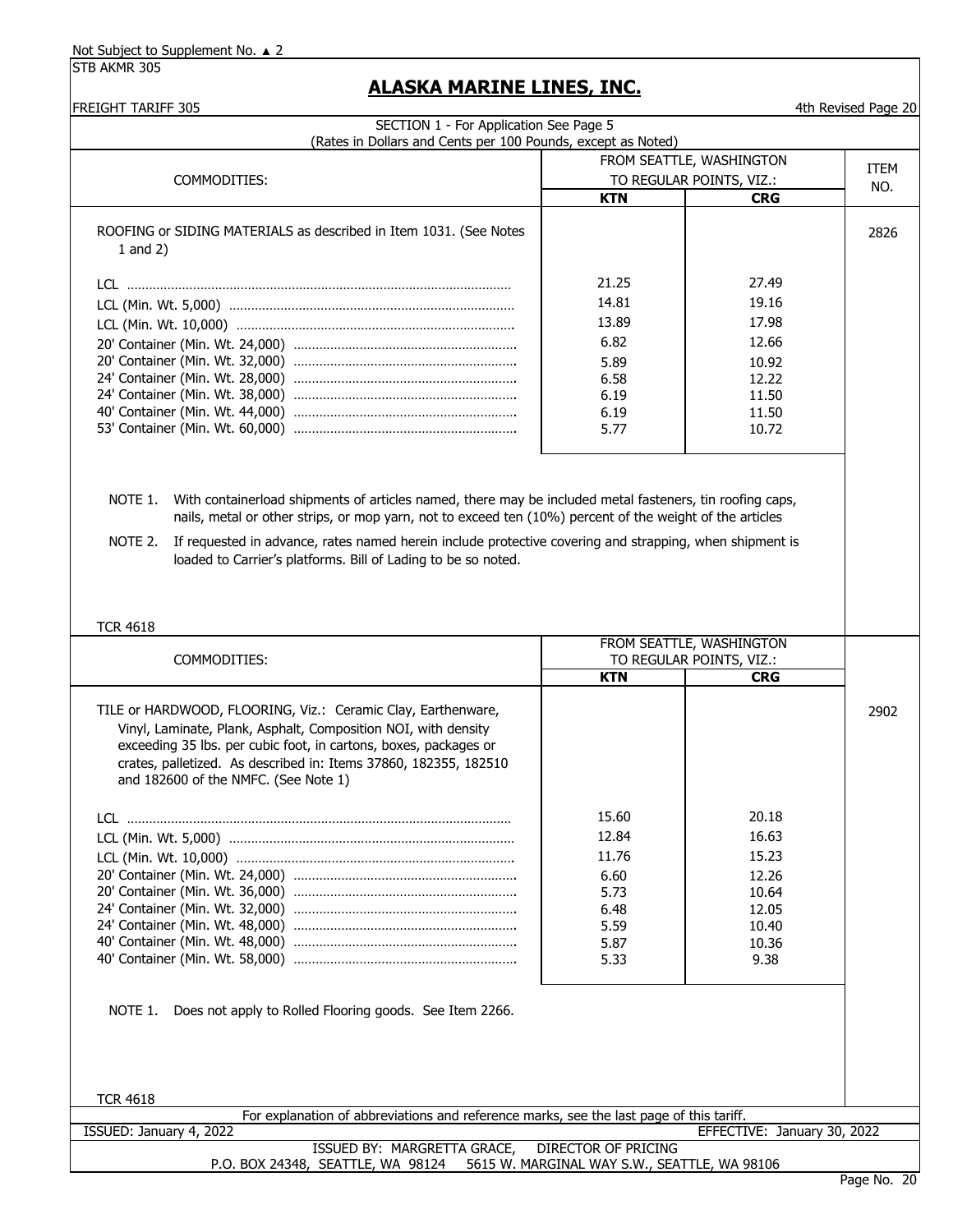STB AKMR 305

## **ALASKA MARINE LINES, INC.**

FREIGHT TARIFF 305 3rd Revised Page 21

| בטר ודעשו ווהדחשו<br>SECTION 1 - For Application See Page 5<br>(Rates in Dollars and Cents per 100 Pounds, except as Noted)              |                                                                                  |                                                           | ord verised Lade TT |  |             |
|------------------------------------------------------------------------------------------------------------------------------------------|----------------------------------------------------------------------------------|-----------------------------------------------------------|---------------------|--|-------------|
| COMMODITIES:                                                                                                                             | FROM SEATTLE, WASHINGTON<br>TO REGULAR POINTS, VIZ.:                             |                                                           |                     |  | ITEM<br>NO. |
| WALLBOARD, Viz.: Gypsumboard or Plasterboard (fiberboard, felt or<br>fiber and plaster combined) faced or unfaced, with or without vinyl | <b>KTN</b>                                                                       | <b>CRG</b>                                                | 2966                |  |             |
| or plastic.                                                                                                                              | 6.15<br>4.25<br>6.39<br>4.67<br>5.71                                             | 11.42<br>7.91<br>11.91<br>8.68<br>10.61                   |                     |  |             |
|                                                                                                                                          |                                                                                  |                                                           |                     |  |             |
|                                                                                                                                          |                                                                                  |                                                           |                     |  |             |
| <b>TCR 4618</b>                                                                                                                          |                                                                                  |                                                           |                     |  |             |
| COMMODITIES:                                                                                                                             | FROM SEATTLE, WASHINGTON<br>TO REGULAR POINTS, VIZ.:<br><b>KTN</b><br><b>CRG</b> |                                                           |                     |  |             |
| WALLBOARD or CEILING TILE, Acoustical; SOUND DEADENING BOARD,<br>in solid flat sheets, as described in Item 1033.                        |                                                                                  |                                                           | 2973                |  |             |
|                                                                                                                                          | 20.81<br>14.01<br>7.03<br>4.25<br>7.11<br>4.67<br>5.75                           | 26.93<br>18.11<br>13.07<br>7.91<br>13.23<br>8.68<br>10.71 |                     |  |             |
|                                                                                                                                          |                                                                                  |                                                           |                     |  |             |
| <b>TCR 4618</b>                                                                                                                          |                                                                                  |                                                           |                     |  |             |